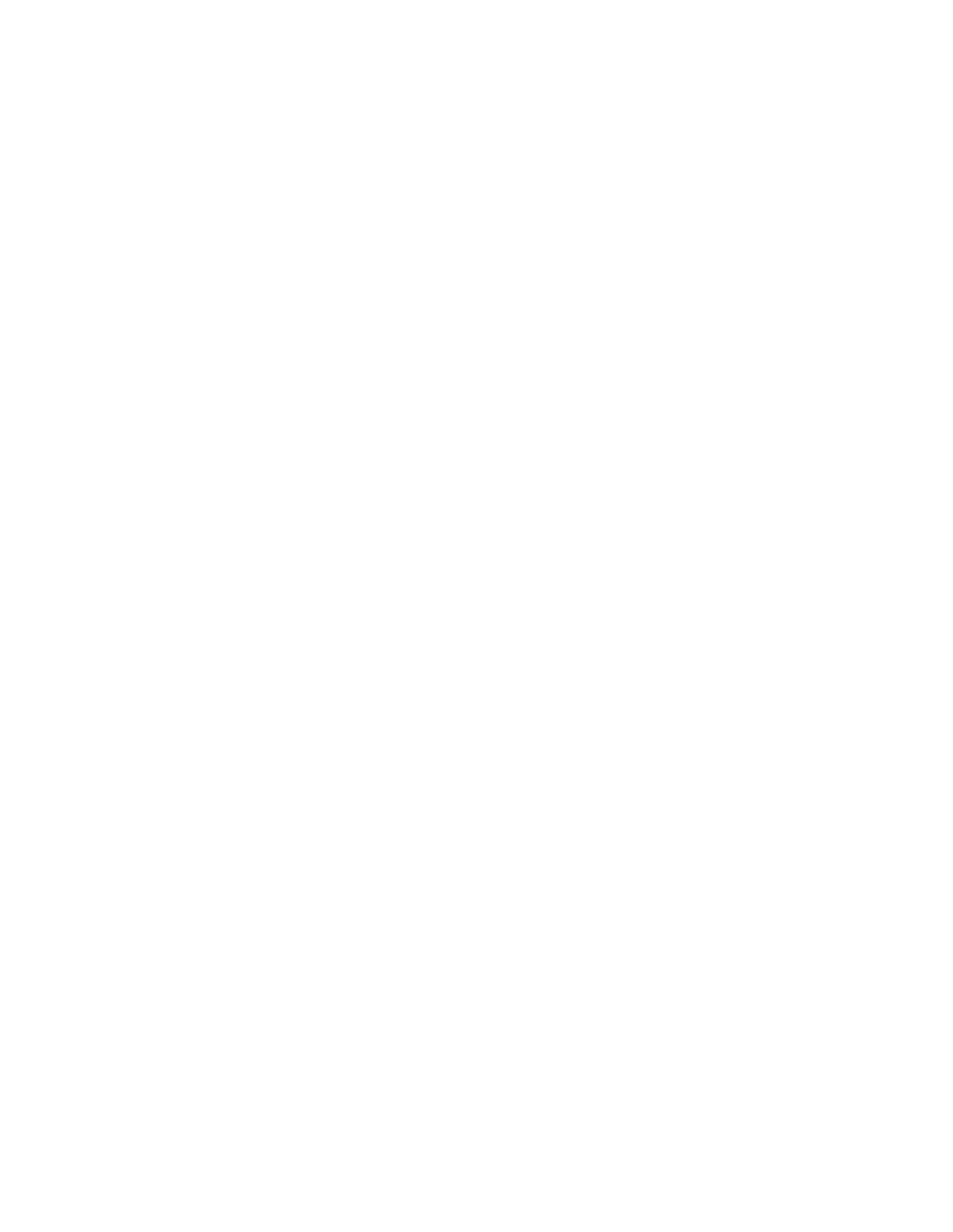# Commentary: The Challenges and Opportunities for Reducing Risk in Surgery

#### **by William Berry, MD**

Dr. Berry is board certified in General Surgery and Surgical Intensive Care. He is the surgical consultant to CRICO/RMF and is a faculty member of the Institute for Healthcare Improvement.

hy is *Forum*—dedicated to improvements in patient safety and reduction of malpractice cases—focusing Why is *Forum*—dedicated to improvements in patient<br>
safety and reduction of malpractice cases—focusing<br>
Because, surgery is also fraught with risk, a risk that is borne on surgery?

out in the malpractice experience.

Consider the very nature of surgery, grounded in science but practiced as an art. It requires dexterity, physical stamina, knowledge, and judgment. In the operating room, relatively "normal" patients are given medications that stop them from breathing and make them feel no pain while a surgeon takes a knife and opens the body, reaching within it to remove a tumor or repair a broken body part.The inherent danger is magnified by numerous other factors, including:

- the ever expanding amount of surgical knowledge that "specializes" even general surgeons,
- less invasive technologies have moved what was once confined to the operating room to the radiology suite or cardiac catheterization laboratory, and
- rapidly advancing technology and new learning curves that challenge surgeons and systems to keep up.

 This,then,is the setting in which *Forum* exploresmany different problems surgeons (and their patients) are facing: some with ready solutions…some still unsolved.

 a vexing and persistent problem. Finally, training surgeons While surgeons represent 17 percent of the physicians insured by CRICO, surgery-related cases account for 30 percent of the malpractice claims. This imbalance is attributable to several factors.Each surgical encounter carries with it a greater chance of patient harm than is present in many other areas of medicine. Surgeons depend more on physical skill in their care of patients than many other medical specialists—making technical error presents unique challenges.How do you know when a resident surgeon is ready to wield the knife and cut and sew? How do you supervise surgical residents closely enough that patients get safe care, and at the same time encourage the development of independent judgment? Our contributing experts touch on these and other important questions relating to surgical risk and strategies to reduce it.

In addition to myriad individual efforts underway to improve surgical patient safety, are some collaborative efforts coordinated through the Harvard medical malpractice insurance program and CRICO/RMF. In response to issues surfaced in the analysis of malpractice claims—and confirmed clinically in the institutions—the need for change is clear.



- A surgical safety collaborative consisting of the Chiefs of Surgery of the major Harvard teaching hospitals was launched two years ago. Improving communication between everyone involved in surgical care lies at the center of their work. This group has now developed, and is in the process of implementing, a set of triggers to enable better communication between residents and attending surgeons. Progress is being made.
- In November 2007, CRICO/RMF organized a Surgical Summit, attended by surgeons from the Harvardaffiliated institutions (and across the country). Extensive discussions took place regarding teamwork in the operating room, technical error at surgery, informed consent, and "what to do after an adverse event."
- And, in January 2008, CRICO/RMF and the surgical chiefs endorsed a certification program in Fundamentals of Laparoscopic Surgery (FLS). Successful completion of the FLS program is linked to a patient safety incentive.

CRICO/RMF is also funding research in the areas of surgical outcomes improvement through team training and quality improvement. Surgery can and will be safer for our patients through this important work. ■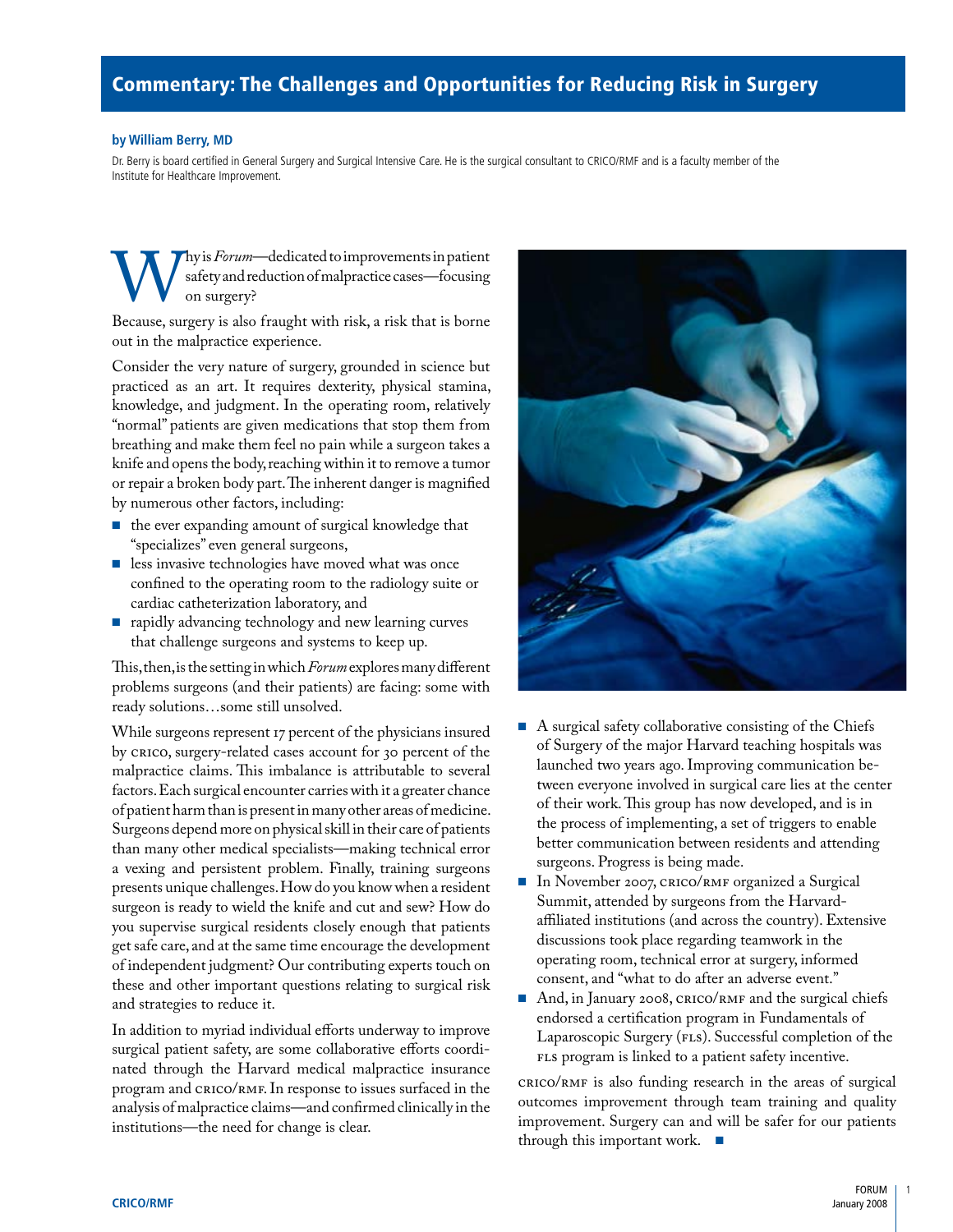#### **by Kathy Dwyer**

Ms. Dwyer is Program Director, Loss Prevention/Patient Safety, for CRICO/RMF.

patients and providers can be enormous. The average indemnity hysicians, are named in 31 percent of the crico misured<br>physicians, are named in 31 percent of the crico malprac-<br>tice cases asserted over the past five years. From January<br>2002-September 2007, 407 surgery-related claims<sup>2</sup> urgeons, who represent 14 percent of CRICO-insured<sup>1</sup> physicians,are named in 31 percent of the CRICO malpractice cases asserted over the past five years. From January naming 470 physicians,and accounting for nearly one-third of CRICO's total incurred losses.3 Although a vast majority of the claims were resolved without payment, the emotional toll for payment for those cases that *were* closed with payment was \$676,000, 28 cases closed with payment exceeding \$1 million (see Page 4).

 ventableoutcome(i.e.,injury,complication,ornon-resolutionof their pre-operative condition) was caused by technical,cognitive, Plaintiff patients commonly allege that an unexpected and preor communication errors that (often) occurred before or after the operation, as well as in the operating room (OR) during surgery. The surgical complications in the cases include:

- collateral damage to adjacent organs (e.g., dividing a ureter);
- significant postoperative hemorrhage;
- unrecognized injuries (e.g., spleen or bowel injury);
- failures of surgical anastomoses;
- retained foreign bodies;
- wrong site surgery; and
- other unplanned returns to the OR.

 the supporting systems in and out of the OR,includingwrongsite Technical error was a prevalent factor in 58 percent of the cases, followed by clinical judgment/decision making errors (54 percent), and communication breakdowns (43 percent).4 Deeper analysis of the CRICO cases identifies persistent problems with surgery; inadequate communication among clinicians; failure of staff to follow procedures; less than ideal team performance; fumbled handoffs; and supervision gaps.

#### Communication Factors

From the research, focus groups, demonstration projects, and the patient safety initiatives that CRICO has funded in surgery over the last few years, it has become clear that a surgeon's communication style—directly and indirectly—impacts patient safety. While surgeons cannot control the entire process, they can have great influence in bringing out the best in their colleagues, especially in a crisis. Suboptimal communication is a factor in a significant number of surgery-related claims. Breakdowns in surgeon-patient interactions prior to surgery, team communication in the OR, and post-op supervision are all exposed when the outcome is unexpected and subject to investigation. In many cases, poor communication exacerbates technical or clinical judgment errors that might be recoverable given a better exchange of critical patient information (see *A Good Day in the or,* page 9).

#### *Consent*

 comprehensionofpotentialcomplications.Inadequateinformed An adverse surgical outcome that is also unexpected is more likely to motivate litigation than if the patient has been adequately prepared for it. Upon examination, one out of every five CRICO surgical cases reveals a significant issue related to informed consent, including the decision to undergo the procedure, the risk-benefit equation, what the surgeon plans to do, expectations for post-op quality of life, and a reasonable consent manifests itself in several ways, including:

- the patient is not told of alternative treatments;
- the medical record does not reflect the conservative treatments tried and the results,
- the surgeon fails to realistically represent the risks as well as the likely outcome of the procedure,
- a lack of preparing the patient for what is to come (i.e., the patient is completely surprised),
- in explaining the potential risks of a procedure, the surgeon fails to put him or herself "in the shoes" of the patient, and
- the informed consent is obtained on the day of surgery when there is no time to reflect on the course of treatment.

|                                                                                                               | Table 1 |  |
|---------------------------------------------------------------------------------------------------------------|---------|--|
| <b>CRICO-insured Surgeons</b>                                                                                 |         |  |
| by Specialty <sup>a</sup>                                                                                     |         |  |
| 14 percent of all CRICO-insured MDs                                                                           |         |  |
| In 2006, CRICO-insured institutions<br>performed 79,400 inpatient surgeries,<br>149,300 outpatient surgeries. |         |  |
| <b>General Surgery</b>                                                                                        | 381     |  |
| Orthopedic Surgery                                                                                            | 195     |  |
| Ophthalmology                                                                                                 | 153     |  |
| Gynecology                                                                                                    | 121     |  |
| <b>FNT</b>                                                                                                    | 109     |  |
| Urology                                                                                                       | 66      |  |
| Neurosurgery                                                                                                  | 64      |  |
| <b>Plastic Surgery</b>                                                                                        | 57      |  |
| <b>Cardiac Surgery</b>                                                                                        | 51      |  |
| <b>Thoracic Surgery</b>                                                                                       | 40      |  |
| Vascular Surgery                                                                                              | 34      |  |
| <b>Oncology Surgery</b>                                                                                       | 33      |  |
| Oral Surgery                                                                                                  | 31      |  |
| Podiatry                                                                                                      | 26      |  |
| Other surgical specialties                                                                                    | 14      |  |
| <b>Total</b>                                                                                                  | 1,375   |  |

a As of December 2006

|                                              |                  | Table 2                      |  |  |  |
|----------------------------------------------|------------------|------------------------------|--|--|--|
| <b>CRICO Professional Liability Claims</b>   |                  |                              |  |  |  |
| Cases Asserted 2002-Sept. 2007               | <b>All CRICO</b> | Surgery-related <sup>a</sup> |  |  |  |
| Total cases                                  | 1.319            | 407                          |  |  |  |
| Cases with high-severity injury <sup>b</sup> | 597              | 154                          |  |  |  |
| Average indemnity incurred                   | \$671,000        | \$628,000                    |  |  |  |
| Cases Closed 2002-Sept. 2007                 | <b>All CRICO</b> | <b>Surgery-related</b>       |  |  |  |
| Cases                                        | 1.344            | 421                          |  |  |  |
| Cases closed with indemnity payment          | 31%              | 29%                          |  |  |  |
| Total indemnity payment                      | \$252M           | \$81M                        |  |  |  |
| Average indemnity payment                    | \$605,000        | \$676,000                    |  |  |  |
| Cases closed with indemnity payment $>$ \$1M | 88 (6.7%)        | 28 (6.9%)                    |  |  |  |

a Claims and suits in which a surgical specialty was responsible for the patient at the time of the alleged event.

b Permanent significant, major, or grave injury, and death.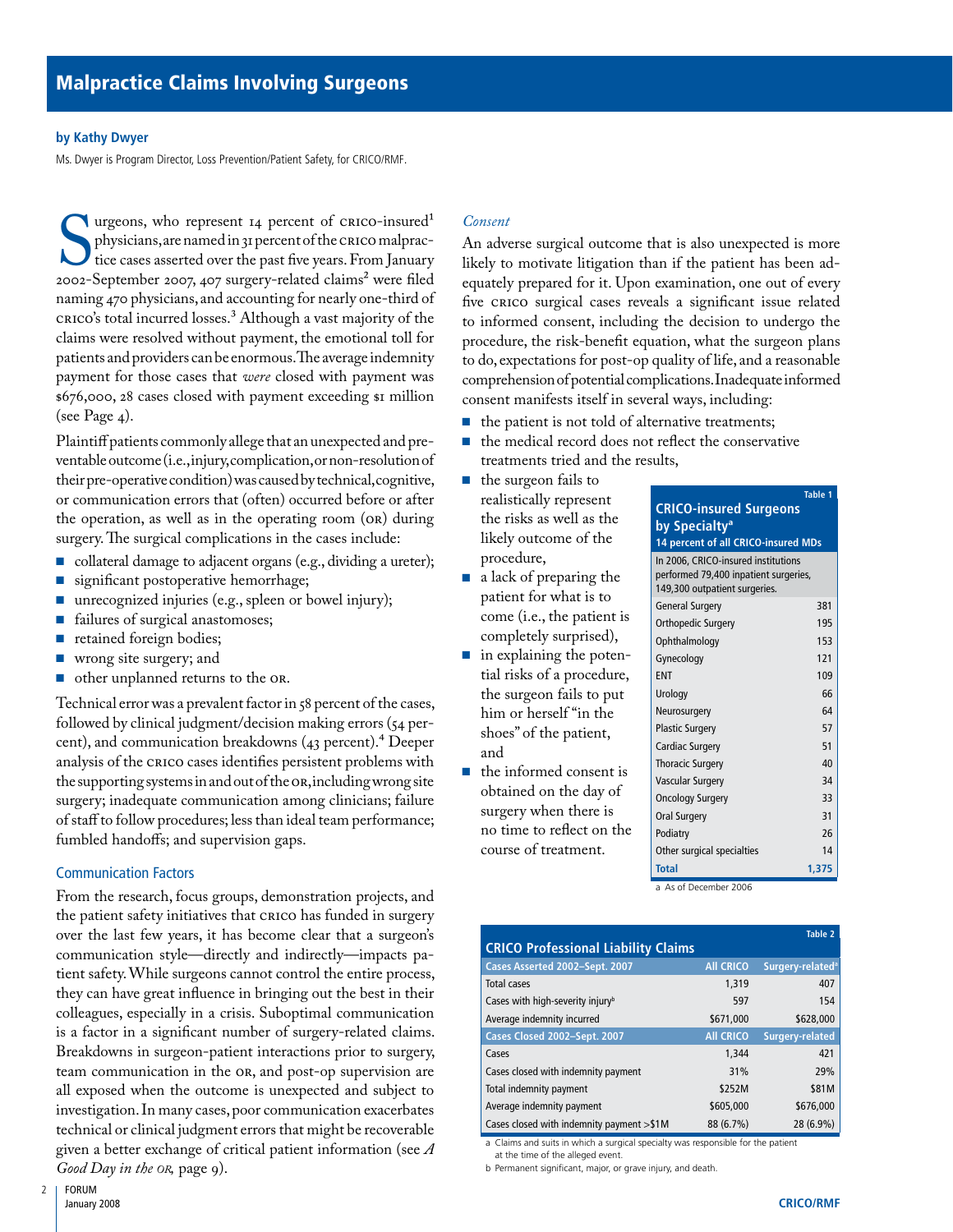| <b>CRICO Surgery-related Claims</b>            |           |  |  |
|------------------------------------------------|-----------|--|--|
| 2002-Sept. 2007<br><b>Physician Defendants</b> | $N=470$   |  |  |
| Staff                                          | 390       |  |  |
| Fellow                                         | 15        |  |  |
| Resident                                       | 65        |  |  |
| <b>Non-physician Defendants</b>                | $N = 313$ |  |  |
| Organization                                   | 267       |  |  |
| <b>Nurse</b>                                   | 33        |  |  |
| Physician Assistant                            | 3         |  |  |
| Other                                          | 10        |  |  |
| <b>Top Responsible Services</b>                | $N = 407$ |  |  |
| Orthopedics                                    | 95        |  |  |
| <b>General Surgery</b>                         | 32        |  |  |
| Gynecology                                     | 46        |  |  |
| Neurosurgery                                   | 45        |  |  |
| <b>Plastic Surgery</b>                         | 27        |  |  |
| <b>Cardiac Surgery</b>                         | 21        |  |  |
| Otolaryngology                                 | 18        |  |  |
| <b>Urology Surgery</b>                         | 18        |  |  |
| <b>Top Locations</b>                           | $N = 407$ |  |  |
| Operating room                                 | 223       |  |  |
| Physician's office/clinic                      | 79        |  |  |
| Ambulatory surgery                             | 56        |  |  |
| Offsite                                        | 12        |  |  |
| <b>Top Risk</b><br><b>Management Issues</b>    | $N=1,018$ |  |  |
| <b>Technical skill</b>                         | 236       |  |  |
| Clinical judgment                              | 219       |  |  |
| Communication                                  | 173       |  |  |
| <b>Top Case Types</b>                          | $N = 407$ |  |  |
| Inadequate informed consent                    | 79 (19%)  |  |  |
| Wrong site surgery                             | 67 (16%)  |  |  |
| Retained foreign body                          | 39 (9%)   |  |  |

#### *Provider-to-Provider Communication*

**Table 3** 

 providers often germinate from one party either a) (e.g., potential for blood that the information was not needed by the other members of the patient's potential crisis. On the other help systematize better team Surgery-related malpractice cases that involve communication breakdowns between having the mindset *"I didn't think you needed to know that,"* or b) failing to stress his or her most important concern loss). Such assumptions care team—unnecessarily elevate a moderate risk to a hand, the use of such tools as team timeouts/briefings, checklists,and sign outs can communication.

#### *Supervision*

 physicians named in the situationsinwhichapost-op were recognized or acted Residents and fellows account for 17 percent of the surgical claims. Those cases are predominately related to patient's complication(s)

upon too late to prevent irreversible damage. Several of the cases depict residents getting into trouble and not communicating with the team—not even the attending—about the problem or not knowing when to ask for help. Inadequate communication in the other direction—e.g., when the attending surgeon does not share key information with the postoperative team caring for the patient is also noted in the surgical claims (see Regenbogen, page 12).

#### Lessons

 to technical, teamwork, and communication skills employed Analysis of CRICO's surgery-related malpractice claims shows that improved safety for surgery patients necessitates attention from the initial patient visit through the post-op discharge

 process. Physicians, nurses, and technicians—regardless of status or specialty—should all consider themselves essential to providing a safe environment and optimal outcome (see Mandell, page 7).

 Riley, page 16). Patients who are adequately informed about likely to seek retribution when they do, unfortunately, occur. being lost due to misbegotten assumptions.Likewise,surgeons Helping the patient have realistic expectations is critical (see and prepared for the very real risks of complications are less Once the patient is in the OR, surgeons can and should help create an environment that fosters teamwork via briefings, timeouts, and any other opportunity to connect with colleagues. Surgeons who have framed a good rapport within the clinical setting greatly reduce the risk of critical information who strive for a high level of individual professionalism (see Whittemore, page 22) properly set the stage for highly reliable team performance.

 better technical training and proficiency (see Jones, page 18). co-morbidities. What is avoidable, is failing to promptly Certainly, some adverse surgical events can be avoided with But,no matter how qualified or experienced the surgeon,many technical "errors" are virtually unavoidable: known complications of complex procedures, complex anatomy, or complex recognize and skillfully manage those complications. Surgery teams with a common understanding of how they will handle the unexpected are less likely to be caught unprepared in the face of an unforeseen complication.

 Shapiro, page 20). Disclosing facts as they become known, Finally, when errors do occur and lead to an adverse and unexpected outcome, surgeons cannot abandon their patients (see extending compassion and being available to the patients, and seeking help for their own emotional disruption, are necessary steps surgeons must take in beginning to heal the break in trust.

#### Using Malpractice Data to Support the Need for Change

 quent: each year, CRICO-insured surgeons perform more than Research has shown that the adverse events that lead to malpractice claims are a (relatively small) subset of all adverse medical events.<sup>5</sup> Nevertheless, the overall occurrence is infre-225,000 (inpatient and outpatient) surgical procedures; each year, approximately 70 patients file malpractice claims or suits. The frequency of surgical malpractice cases may be infinitesimal, but no one considers any one of them insignificant; the consequences for the patients, their families, and the surgeons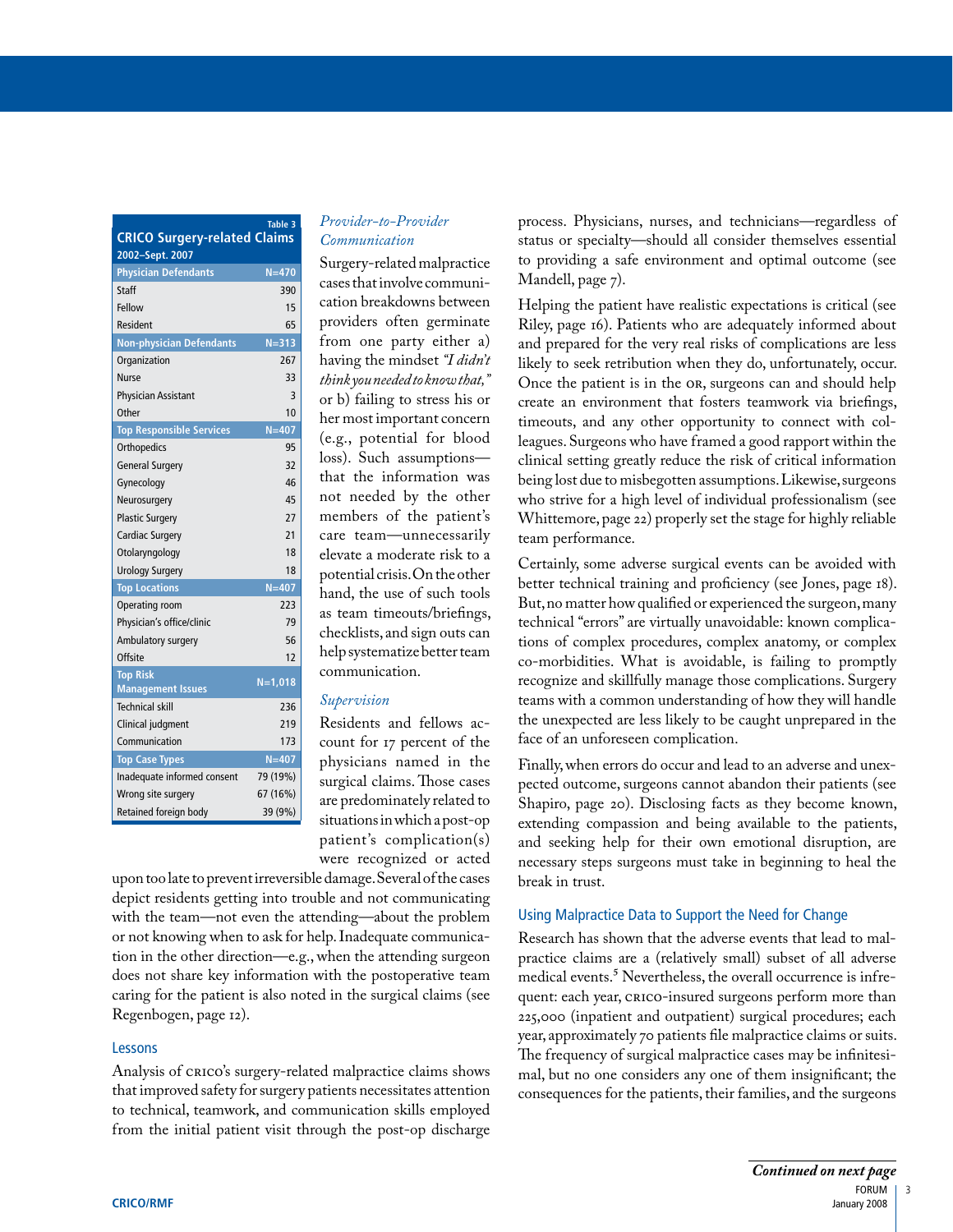# Claims (cont'd)

#### *Continued from previous page*

recurrence.Across the Harvard-affiliated and other clinicians are often devastating. Every avoidable adverse event is worthy of some degree of investigation, comprehension, and action to prevent hospitals, the surgery departments have been working—initially independently, and now in collaboration (see Augello, page 14)—to reduce the risk of adverse events. This innovative and important work will drive changes in how surgeons are trained,how they communicate,and how they see themselves as partners in patient safety. ■

*Thanks to Winnie Yu, Data Analyst, for preparation of crico claims data.* 

#### Notes

- 1 Professional liability insurance coverage for MIT and Harvard-affiliated medical institutions is provided by Controlled Risk Insurance Company of Vermont, Inc. (A Risk Retention Group) and Controlled Risk Insurance Company, Ltd (CRICO).
- 2 Based on claims and suits in which a surgical specialty was responsible for the patient at the time of the alleged event.
- 3 Incurred losses aggregate reserves on open cases, payments on closed cases, and expenses.
- 4 A single case may be assigned multiple risk management issues, thus the totals exceed 100 percent.
- 5 Committee on Quality of Health Care in America. To Err is Human: Building a Safer Health System. Washington, DC: National Academy Press, 1999.

## **Surgery-related Cases Asserted 1998-2007 that Closed with Payment ≥ \$1,000,000**

| <b>Event Year</b> | <b>Description</b>                                                                                                                                                                                                                                            |
|-------------------|---------------------------------------------------------------------------------------------------------------------------------------------------------------------------------------------------------------------------------------------------------------|
| 1993              | 36-year-old male suffered multiple complications after gastric by-pass, resulting in total gastrectomy<br>and need for enteral feedings                                                                                                                       |
| 1994              | 30-year-old male suffered an intracranial hemorrhage during a brain biopsy (plaintiff alleged<br>inadequate pre-operative evaluation)                                                                                                                         |
| 1996              | 16-year-old male sustained spinal cord injury during rod placement for scoliosis, resulting in<br>paraplegia                                                                                                                                                  |
| 1996              | 47-year-old female died following a lumbar diskectomy due to a torn iliac vein during procedure<br>(attending surgeon was not in attendance for much of the procedure)                                                                                        |
| 1996              | 32-year-old male, who developed respiratory complications after a bowel resection, alleged<br>improper management (delay in intubation)                                                                                                                       |
| 1996              | Three-year-old female had extensive deep invasion and spread of retinoblastoma after undergoing<br>eye enucleation (no other treatment offered or consultations obtained)                                                                                     |
| 1996              | 45-year-old male alleged a delayed diagnosis of invasive nasopharyngeal squamous cell carcinoma                                                                                                                                                               |
| 1996              | Two-year-old female suffered loss of vision due to an alleged delay in diagnosis and treatment of<br>bilateral subdural hematomas sustained after falling at home                                                                                             |
| 1996              | 31-year-old female alleged that failure to diagnose a brain tumor led to her loss of vision                                                                                                                                                                   |
| 1997              | 50-year-old female's posterior ligament was punctured during spinal surgery, resulting in paraplegia                                                                                                                                                          |
| 1997              | Two-year-old female sustained anoxic encephalopathy due to cardiovascular collapse during surgery<br>for an obstructed bowel (alleged failure to recognize severity of SBO symptoms resulted in surgical<br>delay and brain damage)                           |
| 1998              | 35-year-old deaf male developed respiratory distress post IV sedation (alleged inadequate informed<br>consent, i.e., no interpreter)                                                                                                                          |
| 1998              | 51-year-old female undergoing an elective resection of a large hepatic cyst died as a result of severe<br>bleeding due to ligation of the IVC (inadequate informed consent was alleged)                                                                       |
| 1998              | 48-year-old male sustained brain damage due to an air embolism after SG catheter disconnected<br>during patient transfer                                                                                                                                      |
| 1998              | 44-year-old male died after post-op communication between fellow and attending surgeon was<br>delayed                                                                                                                                                         |
| 1998              | 17-year-old male sustained post-operative brain damage allegedly due to to poor communication<br>among providers and a lack of coordination of care                                                                                                           |
| 1999              | 37-year-old male sustained brain damage during repair of AVM due to the adhesive used in<br>procedure (radiologist who was aware of complications from adhesive, used a backdated letter from<br>manufacturer allowing patient into the study)                |
| 1999              | 28-year-old female suffered neurologic deficits (double vision, slurred speech, and gait problems)<br>after having electrodes implanted into her brain                                                                                                        |
| 1999              | 33-year-old male suffered quadraparesis following anterior cervical diskectomy due to a dural leak                                                                                                                                                            |
| 1999              | 48-year-old male sustained a dural tear and partial avulsion of nerve root along with large blood<br>loss during diskectomy, resulting in multiple surgeries and neurologic deficits                                                                          |
| 1999              | One-month-old (premature) male was rendered blind after an alleged failure to timely diagnose and<br>treat retinopathy (coordination of care was a contributing factor)                                                                                       |
| 2000              | 48-year-old obese female with known sleep apnea went into respiratory arrest and died after<br>a vitrectomy (her estate alleged an inadequate history and physical, miscommunication among<br>providers, and errant selection/management of pain medications) |
| 2000              | 40-year-old female underwent wrong-site surgery and acquired Addison's disease                                                                                                                                                                                |
| 2000              | 32-year-old female sustained lower extremity paralysis/paraplegia from spinal cord damage post<br>excision of a pelvic mass                                                                                                                                   |
| 2000              | One-year-old female (with hydocephalus) died when surgery to repair a failing shunt was delayed<br>because the surgeon could not be reached                                                                                                                   |
| 2000              | 69-year-old female died after sustaining a pulmonary artery puncture during AAA re-repair<br>(no communication of the complication was noted to patient or other providers)                                                                                   |
| 2000              | 31-year-old female required multiple surgeries following revision of gastric bypass<br>(surgeon inexperience with procedure seen as contributing factor)                                                                                                      |
| 2001              | 24-year-old male suffered multiple neurologic impairments post spinal fusion, requiring<br>re-exploration and removal of bony fragments                                                                                                                       |
| 2002              | 45-year-old male complained of new pain due to malposition of surgical screw (surgeon left the OR<br>suite during procedure and never informed patient of incident)                                                                                           |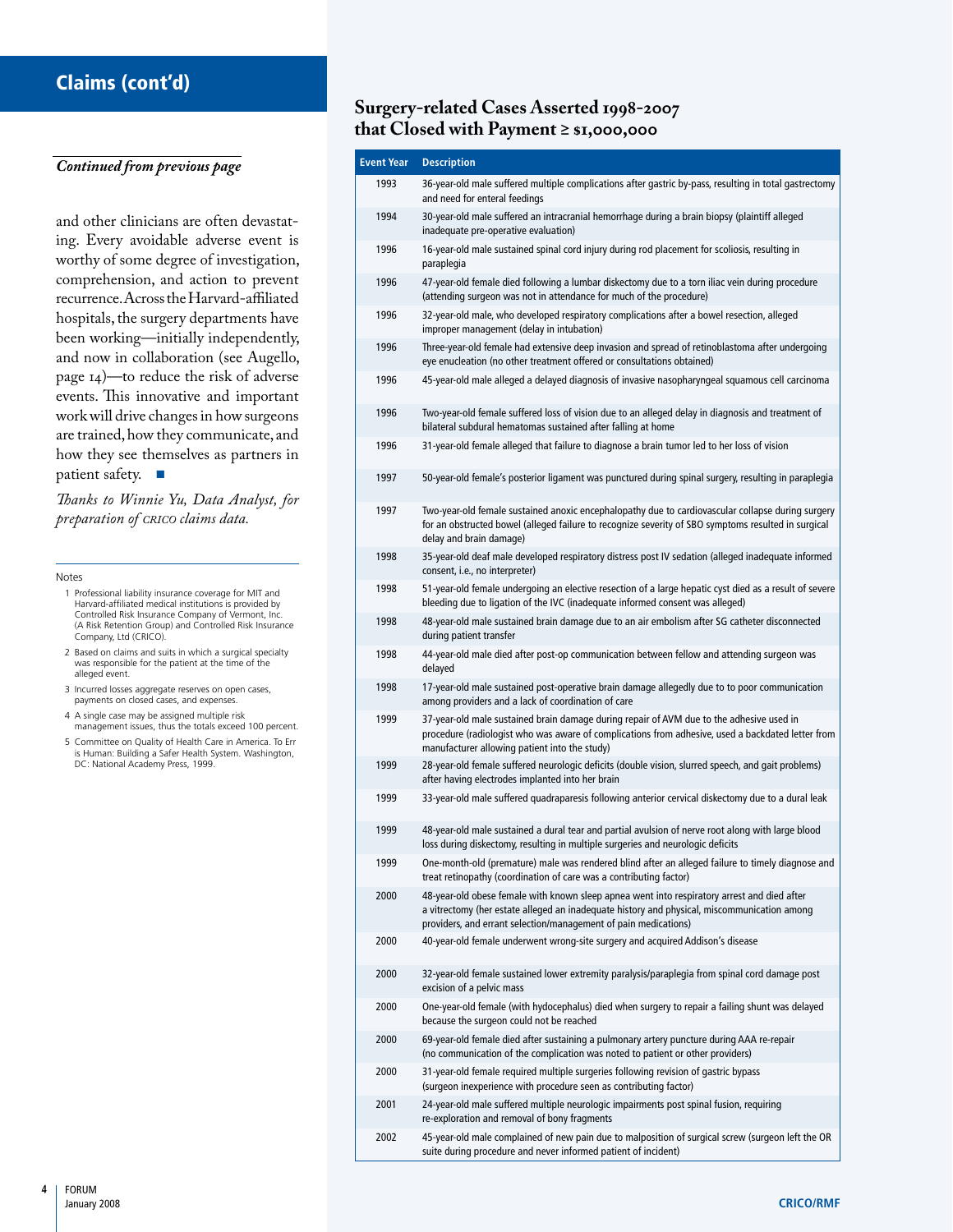# Delayed Diagnosis of Post-operative Complication

A 45-year-old man died 16 hours after undergoing elective abdominal surgery.

Key Lessons

CaSe

Study

■ Communication delays can be averted when expectations are clearly set.

■ When dealing with new, unusual, or complex situations, physicians, whether attendings, fellows or residents, should seek consultation from others with more expertise.

■ Effective documentation includes notes supporting the provider's clinical rationale for diagnosis and treatment.

#### Clinical Sequence

*May 2000* A 45-year-old obese male, with a history of ulcerative colitis and hypertension was admitted via the Emergency Department with complaints of epigastric/abdominal pain and nausea/vomiting. Ultrasound revealed a dilated common bile duct (CBD) and mild intrahepatic ductal dilatation. An abdominal  $cr$  showed a 2.8mm cystic lesion on his pancreatic head.After undergoing an endoscopic retrograde cholangiopancreatography (eRCP), the patient's symptoms subsided and he was discharged home after a three-day hospital stay.

 eRCPrevealed several CBdstones,which were removed.However, not be removed. A 10F stent was placed, resulting in good bile Ten days later, the patient was readmitted for recurrent abdominal pain, this time associated with anorexia and fever (104°F ). an 8mm stone was noted above a smooth stricture which could flow, and the patient was able to be discharged the following day with a plan to follow-up with a surgeon.

*June 2000* The surgeon recommended that the patient undergo a Whipple procedure (removal of the head of the pancreas, duodenum, and gallbladder). A long conversation regarding the reasons for this procedure, the potential complications, and alternatives ensued. The patient signed the informed consent and the surgery was scheduled.

On the scheduled day, the operating room (OR) was running late and the patient's 10:00 a.m. surgery was delayed until 4:00 p.m.,concluding near 10:00 p.m.The surgery was documented as "uneventful," with an estimated blood loss (eBL) of 3.5–4.0 liters. With the patient in "stable" condition the attending surgeon left the hospital for the evening

- *10:30 p.m.* the patient was admitted to the surgical intensive care unit (SICu) with a BP 155/99, HR 120. Because he appeared to be "fighting" or breathing over the ventilator, he was given a sedative (Propofol).
- *11:00 p.m.–midnight* the patient had both a central line and central venous pressure (CVP) line placed.
- included Hct 37.2, Pt 15.2, INR 1.5, and Ptt 36.9. ■ *12:30 a.m.* BP ranged from 96/69 to 74/54, HR was 110 and the patient's abdomen was noted to be distended with slightly more than 200cc bright red blood in the three Jackson Pratt drains. He was placed in Trendelenberg, given neosynephrine, one unit of packed red blood cells (PRBCs), and one amp of CaCl. Lab results at this time
- *12:40 a.m.* BP 156/103, HR 122; the neosynephrine was turned off and the patient received one unit PRBCs.
- *1:00 a.m.* BP 141/103, HR 114; Propofol increased.
- *2:00 a.m.* BP 109/80, HR 114; one unit FFP given, Propofol decreased then stopped secondary to his BP continuing to drop to 89/– and neosynephrine begun again.
- *2:30 a.m.* BP 137/107, bolus of Propofol given.
- *2:35 a.m.* BP 41/23, HR 120, no pulse, code blue initiated, patient successfully resuscitated.
- *3:00 a.m.* arterial blood gas revealed pH 7.05 (7.35-7.45), pCO<sub>2</sub> 37 (31-45), pO<sub>2</sub> 428 (75-101) and total CO<sub>2</sub> 11 (21–30); Hct dropped to 24. A chest tube was inserted and bright red blood was noted; CT revealed the tube had been placed subdiaphragmatic rather than in the chest cavity.

*Of note:* during the time the patient was admitted to the sICU up to the time he coded, the resident did not document in the patient's medical record; the only progress notes present were that of the nurse. The resident did not contact the chief resident or the attending surgeon regarding the changes in the patient's medical status.

- *By 3:30 a.m.* the patient was brought back to the OR for an exploratory laparotomy, ligation of bleeding vessels, and abdominal packing. eBL was approximately 4500ml, requiring a large volume resuscitation (17 units PRBCs, six units FFP, six units platelets, IVF ). Findings from the surgery included a capsular tear in the dome of the liver (not bleeding), several small bleeders noted in the mesentery, as well as bleeding from the porta-hepatis, a branch of the gastroduodenal artery, side branches of the portal vein, and from the side of the hepatic artery.
- *6:30 a.m.* −2:00 *p.m.* the patient returned to the sicu in critical condition. Over the course of the next several hours, he developed acute respiratory distress syndrome and became profoundly acidotic and hypothermic. At approximately 2:00 p.m., he coded and could not be resuscitated.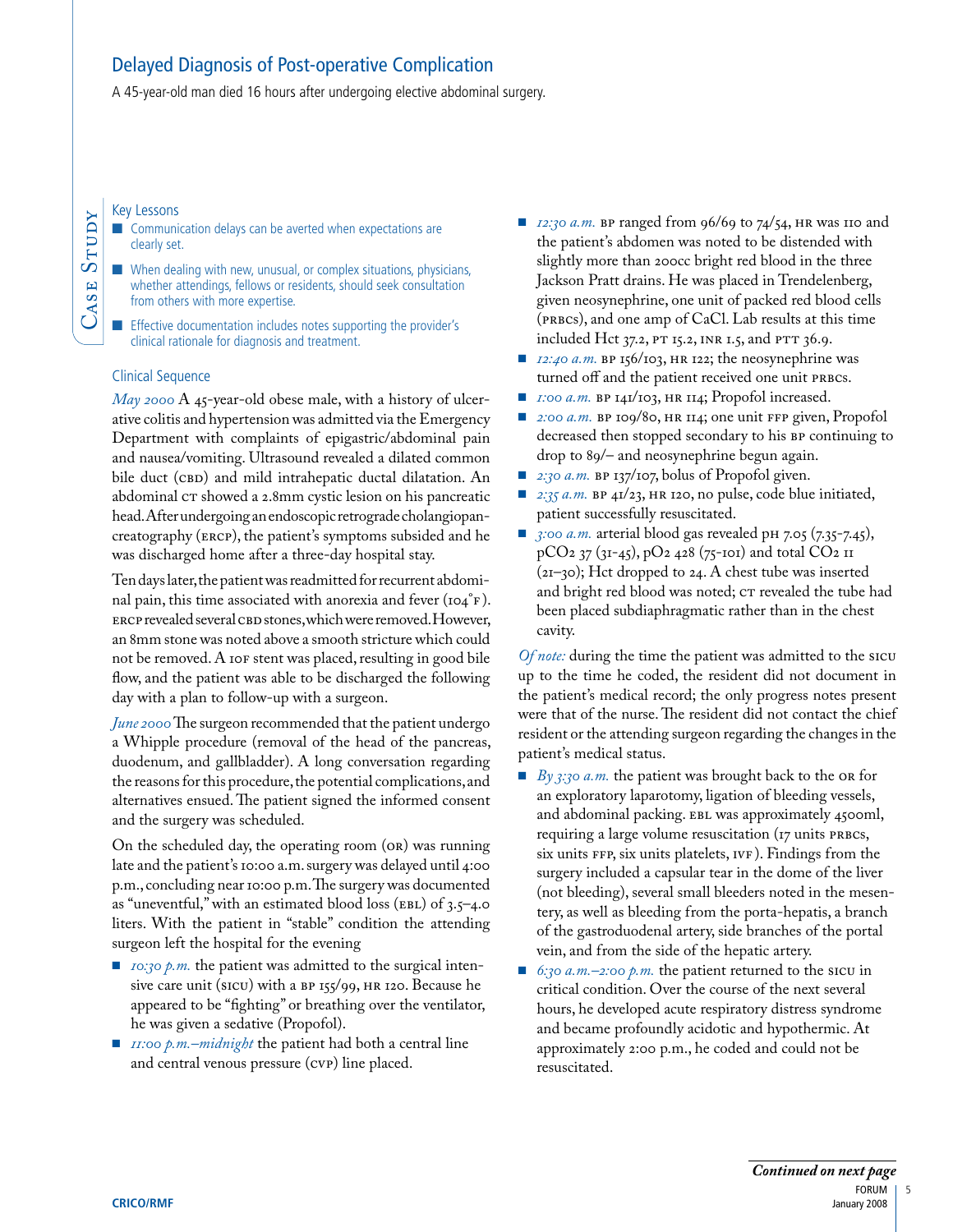# Post-operative Complication (cont'd)

# **A B O U T FORUM**

**FORUM** provides in-depth analyses of specific medical malpractice cases and issues along with practical loss prevention advice and case abstracts.

The Massachusetts Board of Registration in Medicine has approved **FORUM**  as qualifying for the equivalent of AMA Category 1 continuing medical education credit suitable for the Massachusetts requirement in risk management education.

#### **COpyRIght aND peRMIssIONs**

All rights reserved; use by permission only.

Image on page 1 ©2008 Getty Images.

**Letters to the editor** and requests for **permission to Reprint** should be addressed to the Editor, at:

**CRICO/RMF** 

101 Main Street Cambridge, MA 02142

E-mail: [Forum@rmf.harvard.edu](mailto:Forum@rmf.harvard.edu) 

Fax: 617.495.9711

#### **DIstRIBUtION**

**FORUM** is published quarterly by CRICO/RMF, and is available at [www.rmf.harvard.edu/forum.](http://www.rmf.harvard.edu/forum)

CRICO/RMF is the patient safety and medical malpractice insurance company owned by and serving the Harvard medical community since 1976.

**FORUM** is distributed at no charge to institutions, staff, and physicians insured by the Controlled Risk Insurance Company (CRICO).

#### **staFF**

Editor Jock Hoffman

Issue Editor Deborah LaValley, BSN, RN, CPHQ

#### Editorial Staff

 Tom A. Augello Jessica Bradley, MPH Kathleen Dwyer, MS, NP Roxane Gardner, MD, MPH Robert Hanscom, JD Judith Jaffe, MSLIS Ann Louise Puopolo, BSN, RN Jennie Wright, BA, RN Gretchen Flack Missy Padoll Luke Sato, MD Maryann Small Winnie Yu

Production Designer Alison Anderson

## *Continued from previous page*

#### Allegation

The patient's family filed suit alleging that 1) the surgery performed was unnecessary,2) the patient was wrongfully administered the drug Propofol, causing him to experience profound hypotension, and 3) the patient's post-operative abdominal bleeding was not diagnosed in time to prevent his death.

#### **Disposition**

The case was settled in the high range (>\$500,000).

#### Analysis

by the resident, his medical condition progressively deteriorated—resulting in an electromechanical defect and code. In retrospect, it appears that From the time the patient was admitted to the SICU and was being followed the resident never fully appreciated the complexity/severity of what was occurring.

Attending physicians should set clear expectations for residents as to 1) what signs and symptoms they should be concerned about given a patient's particular circumstances, 2) when they **need** to be notified of a change in a patient's medical condition (e.g., hemodynamic instability, new arrhythmias, wound complications, or unplanned blood transfusion) and 3) what they expect when a resident is unsure of how to proceed. (e.g., development of a concern/situation that is more complicated than he/she can manage).

The resident chose not to contact the chief resident and/or the attending surgeon.

 When dealing with new, unusual, or complex situations, physicians, expertise by consulting an anesthesiologist, an internist, a critical care whether attendings, fellows or residents, should seek consultation from others with more expertise or just a different perspective. The resident in this case should have at least notified the chief resident regarding the patient's variable BP, distended abdomen and laboratory results (abnormal coagulation results). He also could have availed himself of additional physician, or a pharmacist.

Documentation by the resident was notably absent in the medical record. Without any notes, the resident's thought process is unknowable: Did he consider the patient was suffering from a surgical complication, such as an intra-abdominal bleed? Did he consider any other underlying causes for the patient's variable condition?

 Clear, concise documentation regarding a patient's current medical portant elements of good documentation along with the rationale for alternatives considered, and the medical judgment and clinical basis for condition, potential differential diagnoses, and plan of care are improceeding as prescribed. This need not be lengthy, but should indicate those decisions. ■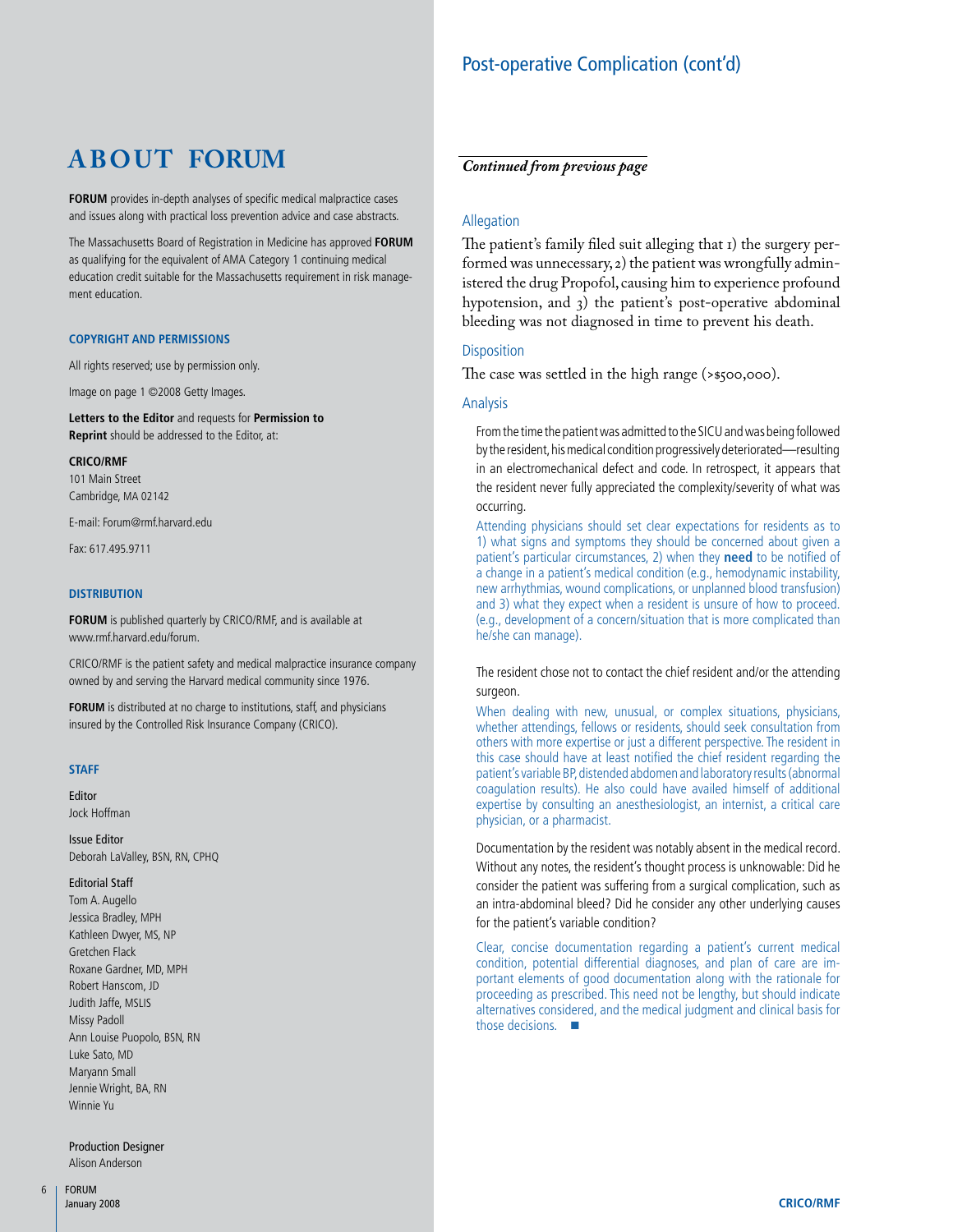#### **by James Mandell, MD and Kathy Jenkins, MD**

Dr. Mandell is President and CEO of Children's Hospital Boston (CHB), and a Professor of Surgery at Harvard Medical School. Dr. Jenkins is Director, Program for Patient Safety and Quality, Kobren Family Chair in Pediatric Safety and Quality, and a Senior Associate in Cardiology at CHB.

provide the best clinical service, education, and research The Children's Hospital Boston (CHB) mission is to provide the best clinical service, education, and research in the field of pediatrics. The drive towards excellence in these areas has been led by physician and nursing le in the field of pediatrics.The drive towards excellence whose uncompromising goal has been to recruit the brightest talent, provide them with the opportunity to succeed, and hold them to (sometimes) uncomfortably high standards.The concept of physician leadership and significant autonomy is an embedded part of this culture.

 performance standards was not, however, subject to rigorous curred in 2003, we at CHB began an in-depth critical review In the past, the widespread internal acceptance of our high testing or benchmarking in many of our clinical areas—similar to many other institutions (especially those in pediatrics).Thus when, after a rather flagrant and public adverse patient safety event accompanied by a very negative regulatory review ocof the overall institutional performance, we were venturing into somewhat unfamiliar territory. While both of us—one serving as President and CEO and the other the Director of the Program for Patient Safety and Quality (PPSQ) —were familiar with the terminology and concepts of the patient safety and quality movement,we were certainly not experts in the subject matter—nor even strong institutional proponents.

The guiding principles of the process of embedding safety and quality within CHB include:

- safety first;
- commitment to high quality care is an expectation;
- excellent individuals working together on teams; and
- commitment to relentless, evidence-driven improvement.

#### Reporting and Reviewing

 reported for the subsequent 2-3 years.CHB also standardized the Perhaps our most important step forward was identifying two physicians (physician-in-chief and surgeon-in-chief ) and the chief nursing officer as responsible and accountable for day-to-day monitoring of adverse events, patient safety, and clinical outcomes. A Senior Clinical Leadership Committee (SCLC) was established to review all significant adverse events, monitor quality metrics, and set policies and procedures for the institution as a whole regarding clinical performance standards. We also established an institution wide, web-based reporting system. Encouragement from leadership to report all adverse events or near misses (with complete protection for the reporter) led to a five-fold increase in the number of events definitions for adverse event severity across the institution, as well as definitions for preventability. Multidisciplinary review of all significant adverse events is required, as is the classifica-

tion of events as preventable or possibly preventable whenever there is the slightest opportunity for lessons to be learned from the review. After initial increases due to enhanced reporting, the number of reported events leveled, and now appears to be decreasing.

 Driving new policies throughout a complex organization nursing leadership accountable to the PPSQ and, ultimately, to requires a broad focus. As the depth and breadth of the scope of our patient safety work has expanded over time, we found the need for more focused attention on measurement, implementation of initiatives, and education. Each area is guided by strategies for safety and quality initiatives, with physician and the SCLC.These efforts have engendered considerable participation among our experienced physicians and nurses, and have proved to be a productive vehicle for dialogue and engagement in patient safety improvement.

 The focus on metrics is, essentially, to measure how well we effective, patient-centered, timely, efficient, and equitable care) across the four CHB mission goals (patient care, research, performance—outcome,notprocess—thatcanbebenchmarked serve our patients and community. The framework we use is based on the six Institute of Medicine steps to quality (safe, teaching, and community health).Through our academic faculty, we create meaningful measures that are truly reflective of internally and externally,and involve significant portions of the organization. This is especially important, since there are very few established quality measures for pediatric conditions. A hospital-wide plan is to create departmental-specific measures for performance at the physician-level.

 that end, CHB created supervision guidelines for trainees at A major challenge has been how to incorporate trainees (interns, residents) into safety and quality efforts. Toward all levels, and makes certain that all trainees are aware of the requirements—especially that trainees should readily call the attending physician when questions arise. More specific attention has been focused on rotators, who come to CHB for brief periods of time and often have this as their first pediatric exposure. For example, one program being piloted educates surgical trainees about pediatric-specific information.

 theAssociateAttending Policy,hasidentifiedmorethan25,000 CHB has also worked to improve communication,especially for surgical procedures. Handoffs between the operating room, postoperative care units, intensive care units, and the regular floors are routinely monitored. A major new policy, known as children under CHB's care for complex chronic conditions, and mandates attending-to-attending physician communication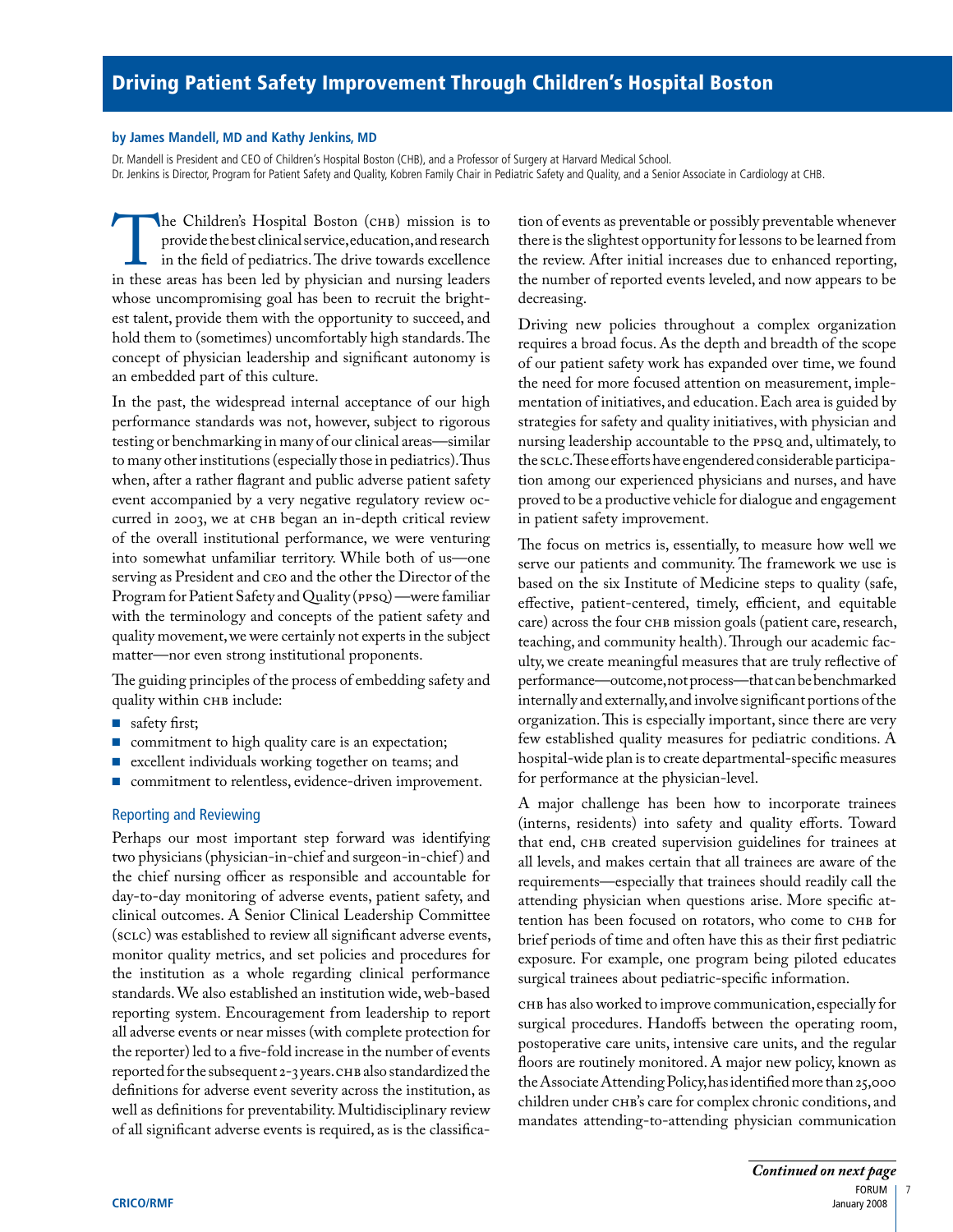#### *Continued from previous page*

 operative procedures or other interventions. CHB also provides communication and empower assertion, when necessary. Additional initiatives, beyond communication, have focused on reducing surgical site infections, and the escalation of support in between the longitudinal care provider and the surgeon *before*  universal training to staff—especially nurses—to streamline response to clinical changes in the postoperative period.These multiple efforts,and constant reinforcement,have significantly increased physician and nursing engagement.

#### The Continuing Challenges

- 1. Despite years of work, CHB still struggles with measurement development and benchmarking in specific areas of pediatric sub-specialty care. While CHB has taken an active lead nationally in this area, and continues to refine acuity-adjusted outcomes, much work remains.
- 2. At the time of initial review in 2003, we determined that miscommunication between and among clinical services was a major factor in adverse outcomes. In response, significant strides have been made towards improving communication between faculty and trainees—as well as among attending physicians—and between physicians, nurses, and other caregivers. However, problems with communication remain a major challenge in our increasingly complex environment.
- 3. Public reporting remains a constant reality in our environment. CHB has expedited a more transparent process, but the diversity of regulatory and oversight agencies and their non-standardized approach to reporting continues to cause unnecessary and duplicative work. Reporting

now includes "pay for performance" contracting with both private and public payers.

- 4. The constant pressure from regulatory areas has also caused confusion among clinical leaders about what issues are truly important. The need to pursue multiple changes simultaneously has also led to "quality" fatigue and confusion. Both of these factors have led to leadership resistance, although this continues to fade over time. Despite occasional expressions of lack of trust, CHB's culture of transparency and peer pressure continues to build.
- 5. The report and review process for reportable events has, out of necessity, become more timely. The process is still relatively new to the institution and balancing the "blame-free environment" with individual "competency" requirements remains a difficult cultural change.

 wheresafepracticeispracticedeffortlessly.Atpresent,whenever tend to see a backslide.Clearly,we are not universally excellent in all areas—and still need benchmarks in others. But, as long CHB has tried to embrace and celebrate its significant accomplishments without becoming complacent. Our goal is to embed a culture of continuous learning, and never being satisfied with the status quo, into the fabric of the hospital, continuing a legacy of commitment to excellence. This will require continued efforts to achieve a true change in culture, the spotlight veers away from a specific area of performance,we as we consider this a never-ending journey, towards a set of goals, we will never permit a relaxation of vigilance or absence from self-questioning. ■

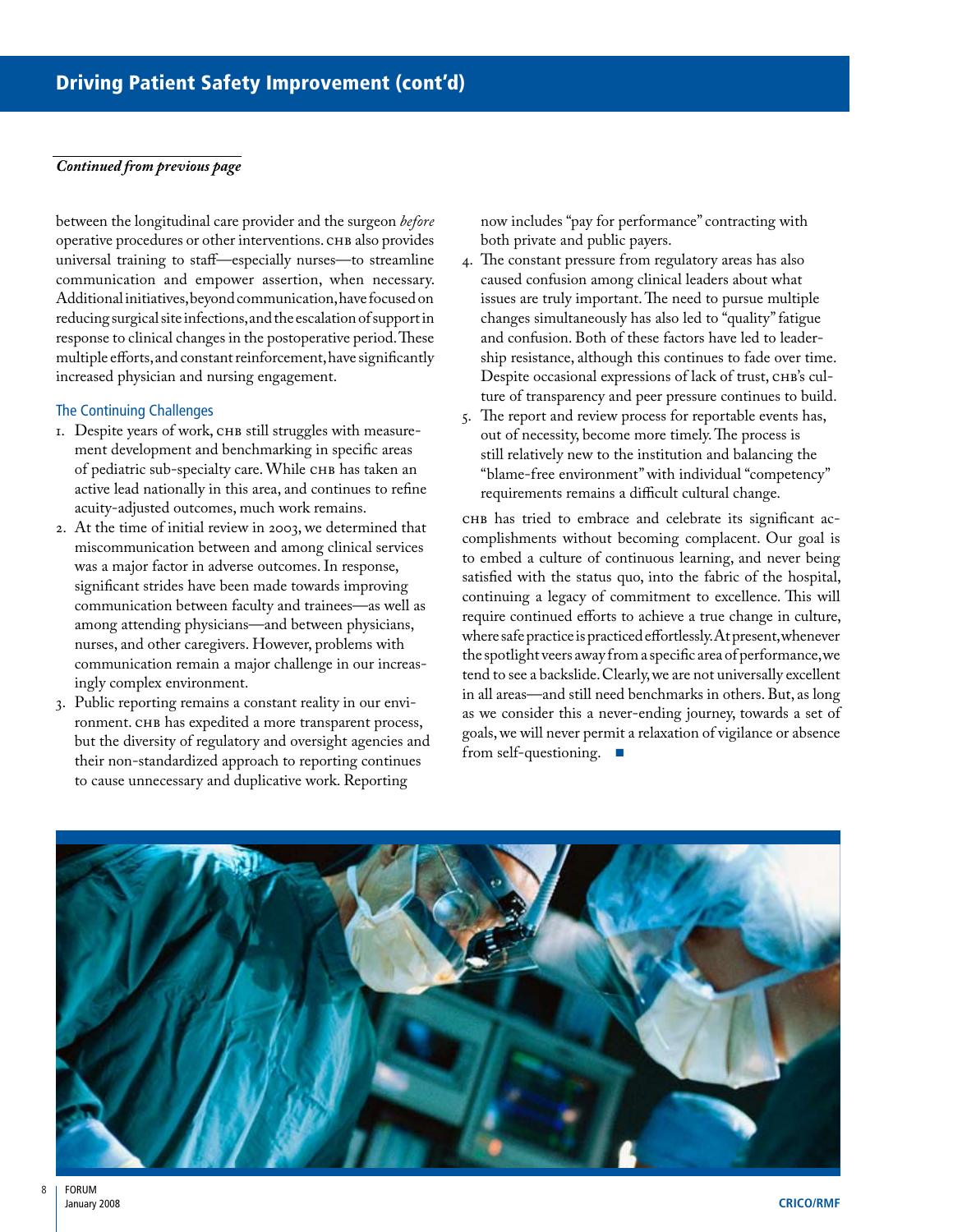# What Makes for a Good Day in the OR, and What Keeps Me Up at Night?

#### **by David W. Rattner, MD and Marion L. Freehan, RN, Mpa/ha, CNOR**

Dr. Rattner is Chief, Division of General and Gastrointestinal Surgery, at Massachusetts General Hospital, in Boston, and Professor of Surgery in Minimally Invasive Surgery and Surgical Oncology, at Harvard Medical School. Ms. Freehan is Nursing Director for the Main Operating Room at Massachusetts General Hospital, in Boston.

#### For the Surgeon For the Nurse

consent forms) force the nursing staff to track down the surgeon The key is getting off to a good start. Simple as it may seem, a lot goes into getting the day in the operating room (or,) going in the right direction. Seemingly mundane tasks such as scheduling and preoperative testing seem, a lot goes into getting the day in the operating room (OR) going in the right direction. Seemingly have to be properly performed to ensure that the patient, surgical team, and the resources are correctly aligned on the day of surgery. Minor issues such as lost paperwork (e.g., surgical and interrupt rounds and other duties.As trivial as it sounds,a misplaced form can get the day off to a rough start. Surgeons are creatures of habit: disrupting the early morning routine is not a good thing.A number of studies have shown that starting the first case of the day on time has an inordinately large impact on subsequent cases in spite of the obvious fact that each case is a separate patient, problem, and procedure.<sup>1</sup>

#### Initial Encounter

 who is, in essence, letting a stranger operate on him or her. and for the right indication.Often,the pieces of that puzzle do From the surgeon's perspective, the groundwork for a good OR day is laid during the initial patient encounter.During this visit, a trusting relationship must be established with the patient Both patient and surgeon must have conviction that they have decided to do the right procedure, at the right point in time, not fit together perfectly. While the complexity of this initial encounter makes for good teaching material, it can also create doubt or anxiety in either the patient's mind or the provider's, setting the stage for tension if things do not go perfectly. On a good day, this tension provides energy and excitement as the members of the surgical team get the opportunity to apply their problem solving skills and accomplish a difficult task.But on a bad day this ambiguity is amplified, leading to stress and poor performance. If a case goes less than perfectly, you best hope all parties agree you were in the OR for the right reason.

#### A Team Sport

possible to overemphasize the importance of team performance. The public's perception of the surgeon as a solo virtuoso with magic hands is far from reality.Surgery is a team sport; it is im-One great player is not enough,whether on the basketball court or in the OR. A prolific scorer cannot score unless a teammate gathers the rebounds and another teammate delivers the ball at the right moment, and in the most strategic position where the shot can be taken. The most skilled surgeon in the world can be brought to his or her knees if the scrub personnel do not

*good* day in the operating room (OR) begins when<br>planned elective cases have been well thought out and<br>all issues identified and addressed prior to the patient's<br>arrival in the OR suite. This means that all the preoperati planned elective cases have been well thought out and all issues identified and addressed prior to the patient's arrival in the OR suite. This means that all the preoperative workup was completed and all necessary items for the case have been communicated.

 partment office staff to locate, clarify, or validate information In addition, the RN can re-assess the patient for any changes mation to the OR nurse (e.g., eating breakfast on the morning When the registered nurse (RN) does not need to spend time tracking down information and interrupting surgeons or deor missing paperwork on the day of surgery, then he or she has more time to focus on the needs of the patient and family. since the preoperative visit; this can be critical to safe care.The patient and family generally feel comfortable disclosing inforof the surgical procedure or a new medical condition) which may lead to significant changes in their plan of care.This new information may necessitate changes or rescheduling to reduce the risk of an intraoperative adverse event.

On a good day, the plans for the elective cases are comprehensive and documented with no surprises, which allows the RN to be organized and flexible to meet other needs as they arise. When the daily operating room schedule is posted, the day can begin *right* with the allocation of clinical staffing resources who are assigned based on their knowledge of the service and skill level to meet the complexity of the patient—and equipment conflicts can be avoided.

 On good days, each surgical team takes the time to introduce and acknowledge every member present and the roles they will play. Prior to the surgical incision the "time out"confirms the patient's name, the planned procedure, laterality, surgical site mark, antibiotics given, prosthesis available, equipment needs, radiology, pathology, blood products, and special post- member of the team may voice any concerns they may have and that the surgery does not proceed until the person asking operative bed placement. And everyone understands that any the question is comfortable with the answer.

 Emergent cases or unanticipated events in scheduled cases add complexity;however,when the staff members all know their roles, have the resources they need, and function as a highly effective team delivering the best possible care, it is a good day.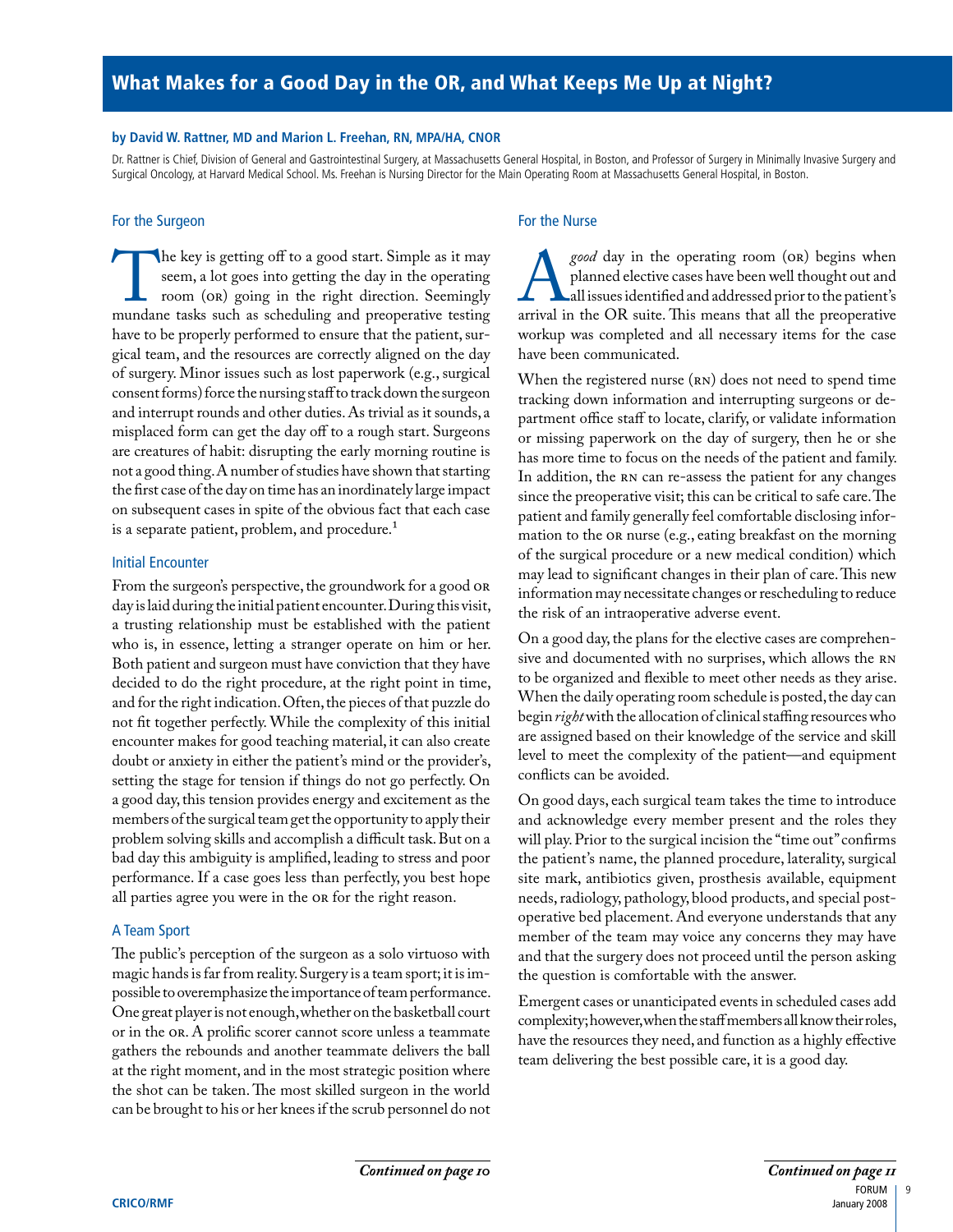#### *Surgeon continued*

the or supply team do not function properly. Therefore, when provide the right instruments,or if the instruments provided by I walk into the OR the first thing I note is who is on my team that day—who is providing anesthesia, who are the nurses and technicians, who will be scrubbing and circulating in the room. Although I will interact most directly with the surgical resident who will be assisting me, the resident is less likely to affect how smoothly things go in the room than is the nursing and anesthesia team.

personality with some sense of equanimity. Now you have a great *A skilled anesthesiologist* makes an operation easier to perform in several ways. Adequate relaxation, and a smooth induction and emergence, are key components of a successful procedure. Perhaps equally important, though less obvious, are a pleasant teammate for the day.The importance of trust and camaraderie cannot be overstated: if it is absent when I'm in the OR, my mind is apt to wander to concerns about what is happening on the other side of the ether screen. This detracts from the concentration needed to perform the surgery.

 the preferences and idiosyncrasies of asurgeon and plan accord- ingly. Since surgery can, on occasion, be tense and even hair One of the most satisfying aspects of surgery is operating with *good scrub personnel* on a consistent basis. A competent nurse not only knows what instruments are needed and hands them to me when asked, but also anticipates the next phase of the procedure—it is like dancing with a great partner. When you are both on the same page it can be beautiful, but when you are out of synch or the complexity of the case exceeds the skill level of the personnel and the surgical team cannot keep up, it gets pretty stressful.If the surgeon and nurse have worked well together, their professional relationship allows for supportive comments as well as constructive criticism. Good nurses learn raising, the surgeon and the nurse share highs and lows and often develop a certain unique type of emotional or intellectual intimacy—not romantic (generally), but intense.

Then there are the *environmental factors* we simply take for granted that make (or ruin) our day in the OR. If the air conditioning is broken, then both temperature and tempers seem to rise. If the wrong music is cued up, the surgeon will be irked.<sup>2</sup> Lighting is another factor that plays a role in the day's suc-

introduction of HDTV in the OR has made a noticeable impact cess. For example, most of my surgery is videoscopic, so image quality has a huge impact on eyestrain and overall fatigue.The in this regard…as long as it is working properly.

 then time pressure, tension, and worry about the judgments necessary to embark on and complete an unanticipated complex procedure disrupt everyone's Zen.Of course,if every day went Given a good team and a comfortable environment, the ebb and flow of the day ultimately depends on the surgery itself. A relatively standard procedure, for example a cholecystectomy or colectomy, can be highly variable in difficulty. Many an experienced surgeon has been humbled by assuming that he or she was going to perform "just a simple" cholecystectomy only to then struggle to identify the anatomy correctly with the fear of inadvertent bile duct injury looming.Most surprises in surgery are unwelcome. The cases we had anticipated to be complex that turn out to be simple are rapidly forgotten, but when a colectomy assumed to be a straightforward 90-minute operation turns into a five-hour marathon multi-organ resection, as planned many of us would be bored: as in many other facets of life, you can't have your cake and eat it too!

 the results of your efforts. This is *extremely* satisfying. Most The best part of a good day in the OR occurs after surgery is completed,while rounding on your patients,when you can see patients and families are glad to see you and grateful for your efforts. Since I like to leave the hospital smiling, I usually perform my administrative or clerical duties immediately upon completing my last operation. I leave the post op rounds for the last task at the end of the day. More often than not, I walk to my car smiling. When I finish my day on this note, it has indeed been a good day in the OR. ■

Notes

<sup>1</sup> Massachusetts General Hospital Operating Room administrative dataset.

<sup>2</sup> Several studies of surgeon performance have confirmed what many of us already knew *good* music is relaxing and performance enhancing. As for what constitutes "good"<br>music, well, anyone who thinks they can impose their preferences without discussion is unwelcome in my OR.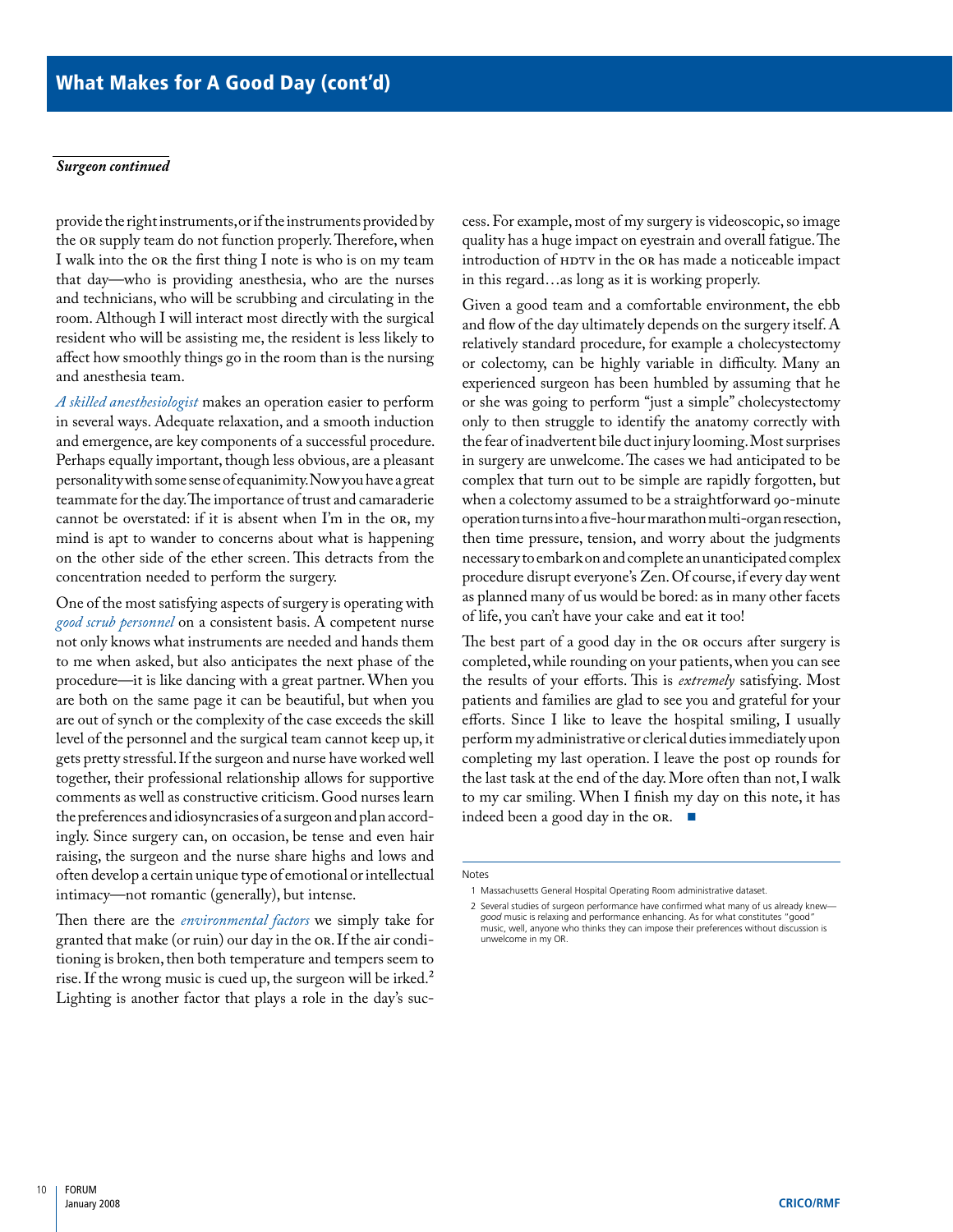#### *Nurse continued*

#### What Keeps Me Up at Night

 complicated by larger staffs and multiple nursing, anesthesia, When clinicians come together in the OR without knowing each other, there is a hesitancy to voice uncertainty, or to persist when concerns are not addressed. Communication among surgical team members in large teaching hospitals is further and surgery students. Unfamiliarity can lead to crises in confidence or communication that may escalate during a case and be displayed in vertical or horizontal conflicts.

 reprioritizing their workflow. As a result, many distractions The desire to move patients efficiently through the system pressures nurses to manage competing demands: constantly have found their way into the OR: answering cell phones and pagers, and making calls for members of the team.

 expertise in all services. For example, minimally invasive The complexity and proliferation of technology in the surgical arena creates increased environmental risks in the OR, some of which make it increasingly difficult for nurses to maintain procedures require darkened rooms and increased pieces of equipment and cords (now often consolidated on one cart, which becomes heavy and awkward for staff to move).

 To keep current, OR nurses in some institutions are assigned to surgical specialty teams, and many surgical teams rely on industry partners to support product utilization, rather than nurses and technicians. In such situations, the nurse needs to be concerned about the vendor's orientation to the OR environment, the compliance with standards and practices, and regulations that include documentation on their educational training and health screening.

#### Everyday Questions

I'm not really certain if it was a good day, or if I'm in for a sleepless night, until I run through a mental checklist.

- Was there time for me to introduce myself to my assigned patients, family members, and the team?
- Is my mind racing trying to recall what piece of information I may have missed because of interruptions?
- Was the team respectful of my role, or did they interrupt,

ask me to make calls on their behalf, or run for equipment they failed to plan for in advance?

- Did the team have time to ask questions and get answers?
- Was the physician credentialed for the procedure?
- Did all the team members have the competency necessary for the procedure and the technology being used?
- Was I rushed to turn over a room?
- Did I experience any vertical or lateral conflicts from team members, and did I handle it appropriately?
- Was I able to complete my documentation?
- Was I able to provide for an inclusive handoff of care?
- Was the count correct?
- Were medications handled appropriately?
- Did the team prevent the patient from being impacted adversely by any of the equipment/technology?
- How did I handle all the competing responsibilities?
- Did I experience any of the ergonomic injuries staff are at risk for? Did I need to move a patient quickly and was there enough help to do this?
- Was I exposed to any blood borne pathogens today?
- Will I be able to recall the new policies, procedures, and technologies introduced today?
- Do I have time to read the new literature published to keep current in my profession?

Afterward, can I finally turn away from evaluating the day, so that my heart and mind are not racing? The answer is yes, most nights I can put my head down and know that I have left the OR accomplishing all that I came in that morning to do: provide quality, safe patient care, working with an exceptional team whose members value and respect each other.

On those rare occasions when a restless night comes into play, it usually has to do with a poor patient outcome (expected or unexpected), or when I have not had time to spend with the patient or family who I know could have benefited with a few more minutes of my time, or when working relationships became strained, or when I encountered an ethical dilemma relative to what I was asked to do. Fortunately in my OR, there are more good days than bad. ■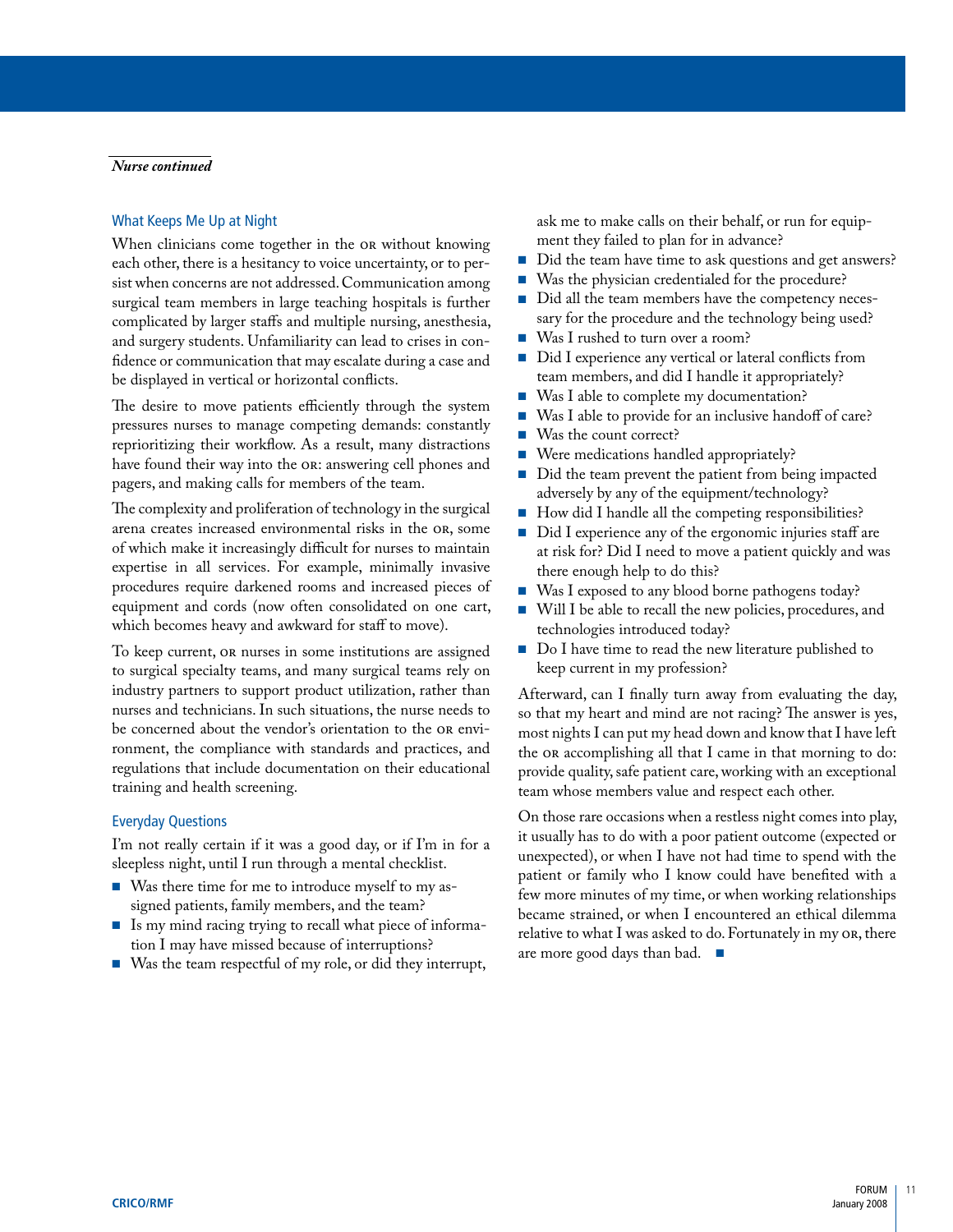#### **by scott e. Regenbogen, MD, Mph**

Dr. Regenbogen is a Resident, Department of Surgery, Massachusetts General Hospital, and a Postdoctoral Fellow,<br>Department of Health Policy and Management, Harvard School of Public Health.

y six years as a surgical resident parallel the most rapid We y six years as a surgical resident parallel the most rapid<br>period of change in surgical education in decades.<br>Care, graduated responsibility, and didactic learning—created by surgical education. Dr. David Richardson, Vice Chairman of SurgeryatUniversityofLouisville,hascomparedthesecolliding period of change in surgical education in decades. Though the basic approaches of supervised patient William Stewart Halsted at Johns Hopkins and modernized to their current form by Edward D. Churchill at Massachusetts General Hospital ( $MGH$ )<sup>1</sup>—remain true to their original design, the intersection of a number of recent challenges has driven rapid and still uncertain reforms to the essential structure of factors to a "perfect storm," driving fundamental changes in the way residents will be trained.<sup>2</sup> Though hardly an exhaustive list, three forces in particular—residency work hour restrictions, increasing subspecialization, and changing expectations for supervision of trainees—have already significantly influenced the way my generation of surgeons is trained.

#### The 80-hour Work Week

 In response to concern over residents' work hours, and facing of care has,thus,given way to diffusion of responsibility among efficiently carry out their responsibilities.3Further,many worried the prospect of regulation by the United States Congress, the Accreditation Council for Graduate Medical Education (aCGMe) preempted federal action with a set of regulations that took effect in July 2003—exactly one year into my surgical training. Those rules limit residents to no more than 80 hours of patient care per week and in-house call averaging no more than every third night. In addition to the administrative challenges they presented for residency directors, the 80-hour work week rules presage a major shift from the contemporary expectation that general surgeons-in-training follow patients as continuously as possible from evaluation through diagnosis, operative intervention,and postoperative recovery.Continuity cycling teams of residents and "physician extenders," arousing fears of trainees with "shift-work" mentality who lack both a personal commitment to patient care, and the motivation to that residents' operative experience would decline, and their overall educational experience would decrease in proportion with the hours worked.

 Todate,thereportedeffects—bothanecdotalandpublished—of to work after introduction of the work hour limits. However, duty hours restrictions have been mixed. Quantitative operative experience appears not to have been significantly affected (either at MGH or elsewhere).4-6 In a published study, residents in my training program (i.e., those who began their training before the new rules) reported less "burnout" and "emotional exhaustion," better quality of life, and increased motivation interns who *began* their training in this period were seen as

less bonded with both patients and attending surgeons, and their technical skill, clinical judgment, sense of responsibility, preparedness, and efficiency all were rated lower than those who preceded the 80-hour work week.<sup>5</sup>

 sidereda replacementforclinicalexposure.Meanwhile,surgical Now entering their fifth year, the aCGMe's work hour reforms have stretched surgical education to its limits. Even as noneducational service tasks are transferred to physician extenders—at significant cost in institutions that house large surgical residencies—it remains a significant challenge for residents to take on an ever-expanding knowledge base despite decreased time in clinical environments. Independent study, web-based education, and novel media for technical skills training (*see*  Jones, Page 18) have all become increasingly important, but none has reached a level of sophistication that it may be conresidents remain heavily conflicted by tensions they perceive between their personal sense of responsibility for patients and the directives of a "new professionalism,"7 which require compliance with duty hour restrictions and adoption of new techniques of information transfer, resource management, and dependence on other providers.

#### Specialization and Alternative Training Pathways

 The increasing demand for subspecialty training among general surgery graduates comes in response to both market demands of employers and patients—who increasingly seek out fellowship-trained specialists—and the growing awareness of research linking surgeon volume and specialization with improved outcomes in high-complexity surgery.<sup>8-10</sup> As many as 80 percent of graduates from five-year categorical general surgery programs now seek additional subspecialty training,<sup>11</sup> raising important questions about whether a one-size-fitsall, five-year program suits the future surgical trainee. The American Surgical Association's Blue Ribbon Committee on Surgical Education<sup>12</sup> has already endorsed a restructuring of surgical training that would involve a shortened core training in general surgery, followed by specialist tracks both in the traditional subspecialties, and in fields such as breast, hepatobiliary, endocrine surgery, and others that have, until recently, remained within general surgery's purview.

 operations a short-track endocrine surgeon,for example,might These revised pathways to specialization face a variety of logistic challenges, such as how the American Board of Surgery might certify competence of such trainees and what types of be credentialed to perform. For contemporary general surgery trainees, the incursion of these general surgery subspecialty fellowships raises further important questions about the operative training we will receive.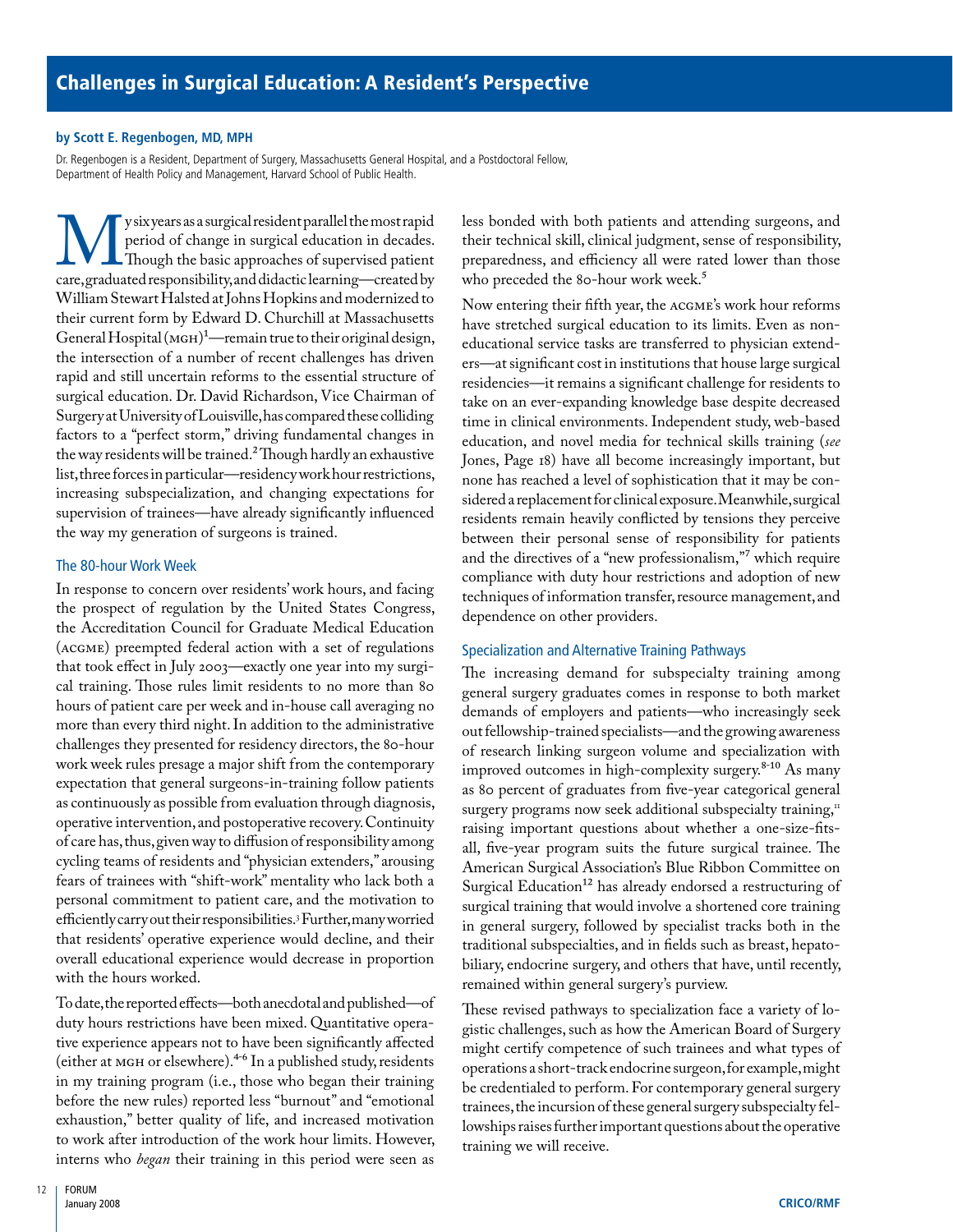Will the aspiring thoracic surgeon yield a pancreatectomy to her *hepatobiliary-bound classmate?...or to the new hepatobiliary fellow?...or even to the visiting resident from a community program, who is planning a career in rural general surgery and needs experience in pancreatic surgery?* 

#### *How early in our training will we have to choose our specialty?*

*Will any of us feel competent to manage surgical problems outside of the increasingly narrow specialties we pursue?* 

#### Increasing Scrutiny of Care by Trainees

With waning societal tolerance for unsupervised trainees, increasing threat of malpractice liability, and narrowing hospital profit margins that leave little room for the inefficiencies of learning in the operating room, $^{13}$  the days when residents operated alone are long past. Surgical educators are well aware that their graduates must leave training prepared to operate independently, despite few existing alternatives to the use of patients as learning material. Even as the sophistication of simulation technologies has improved, only a handful of residency programs have made them central tools in skills training; the rest have found no obvious way to integrate simulation. Should skills labs replace patient care rotations? Should competency on a simulation trainer be a prerequisite for scrubbing in and operating?

 good judgment and decision-making. So, residents must learn Clearly, the training paradigm must adapt to these and other pressures, but little evidence exists to support any of the novel approaches to surgical training as an adequate substitute.Good surgeons do more than cut well and tie well—they exercise not only to operate as technicians, but also to employ independent thinking as surgeons. To enable this maturation, despite external pressures for hospitals to increase operative volume and decrease length of stay (while caring for sicker and older patients), will require major rethinking of the structure and format of surgical education.

#### The View from Here

 broadly between clinical,didactic,and focused skills laboratory and objective, structured performance evaluations will be financial, family, and lifestyle constraints of today's trainees. standards of personal dedication and commitment to excellence Fortunately, the challenges facing surgical education are well recognized among national opinion leaders in surgery, and a variety of reform efforts are underway.12 The residency of the future will likely involve a combination of traditional and novel teaching methods, with resident learning distributed more experiences. Achievement of standardized core competencies, required of all residents. Efficiency will be emphasized, with shorter tracks toward specialization, both as a response to the demands of the marketplace, and as a means to address the And for my generation of surgeons, in the new paradigm and the new professionalism, it is essential that we instill the same that we learn from the surgeon-mentors who train us. ■

#### References

- 1 Grillo HC. Edward D. Churchill and the "rectangular" surgical residency. *Surgery* 2004; 136(5):947–52.
- 2 Richardson JD. Training of general surgical residents: what model is appropriate? *Am J Surg* 2006; 191(3):296–300.
- 3 Drazen JM, Epstein AM. Rethinking medical training--the critical work ahead. *N Engl J Med* 2002; 347(16):1271–72.
- 4 Ferguson CM, Kellogg KC, Hutter MM, et al. Effect of work-hour reforms on operative case volume of surgical residents. *Curr Surg* 2005; 62(5):535–38.
- 5 Hutter MM, Kellogg KC, Ferguson CM, et al. The impact of the 80-hour resident workweek on surgical residents and attending surgeons. *Ann Surg* 2006; 243(6):864–71; discussion 871–75.
- 6 Bland KI, Stoll DA, Richardson JD, et al. Brief communication of the Residency Review Committee-Surgery (RRC-S) on residents' surgical volume in general surgery. *Am J Surg*  2005; 190(3):345–50.
- 7 Van Eaton EG, Horvath KD, Pellegrini CA. Professionalism and the shift mentality: how to reconcile patient ownership with limited work hours. *Arch Surg* 2005; 140(3):230–35.
- 8 Porter GA, Soskolne CL, Yakimets WW, Newman SC. Surgeon-related factors and outcome in rectal cancer. *Ann Surg* 1998;227(2):157–67.
- 9 Gordon TA, Bowman HM, Bass EB, Lillemoe KD, Yeo CJ, Heitmiller RF, et al. Complex gastrointestinal surgery: impact of provider experience on clinical and economic outcomes. *J Am Coll Surg* 1999;189(1):46–56.
- 10 Birkmeyer JD, Stukel TA, Siewers AE, Goodney PP, Wennberg DE, Lucas FL. Surgeon volume and operative mortality in the United States. *N Engl J Med* 2003;349(22):2117–27.
- 11 Bass BL. Fundamental changes in general surgery residency training. *Am Surg* 2007; 73(2):109–13.
- 12 Debas HT, Bass BL, Brennan MF, et al. American Surgical Association Blue Ribbon Committee Report on Surgical Education: 2004. *Ann Surg* 2005; 241(1):1–8.
- 13 Pellegrini CA, Warshaw AL, Debas HT. Residency training in surgery in the 21st century: a new paradigm. *Surgery* 2004; 136(5):953–65.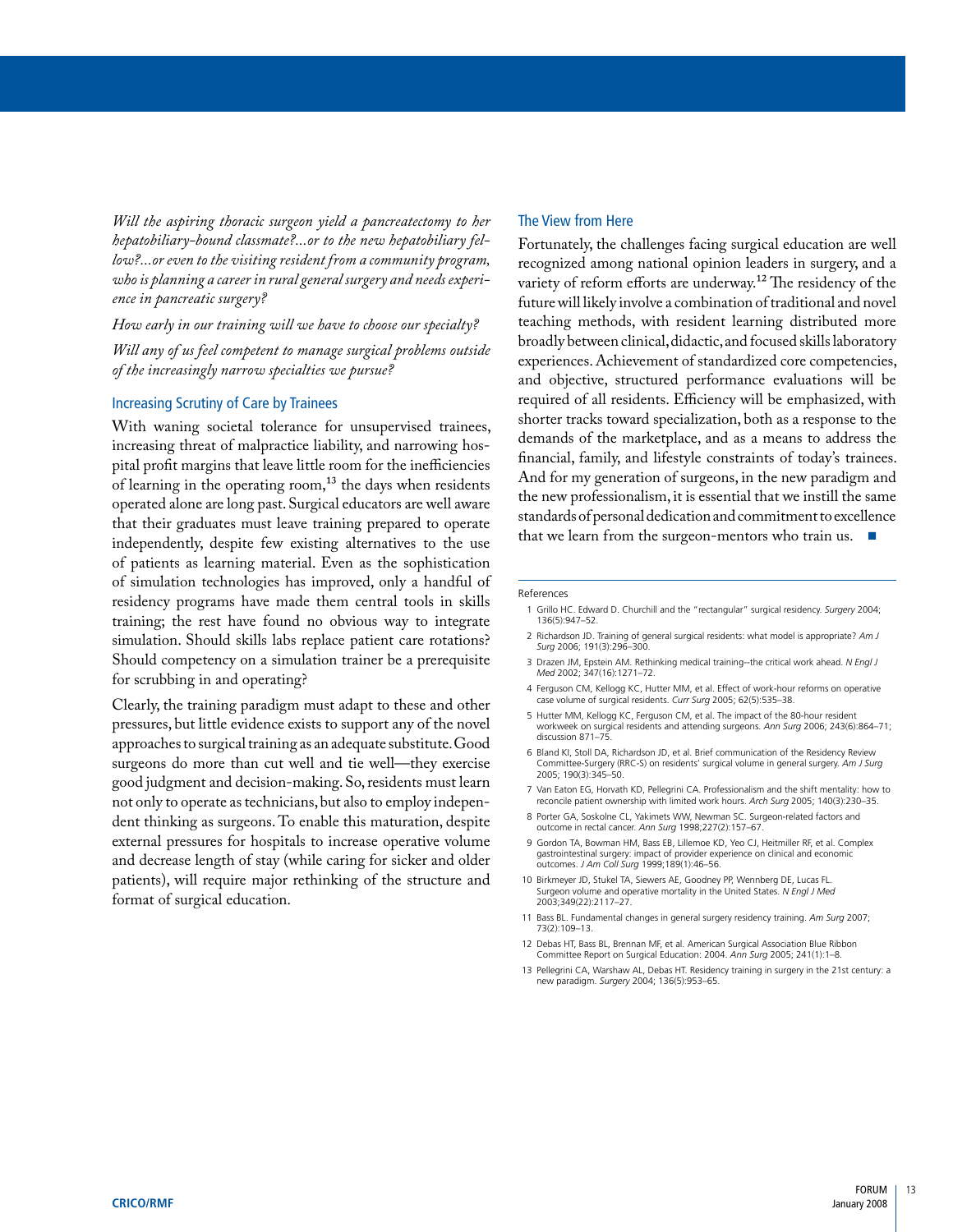#### **by tom augello**

Mr. Augello is Executive Editor for Multimedia Publishing at CRICO/RMF.

**On** neutral territory, away from their everyday distractions, the chairs of the surgery programs at four academic hospitals in the Harvard medical system are experimenting with non-competition. Together, they are tractions, the chairs of the surgery programs at four academic hospitals in the Harvard medical system exploring what malpractice data can teach them about how to prevent errors from harming patients—and in turn, what they can teach each other.

insurers across the United States, $1$  Dr. Caprice Greenberg<sup>2</sup> In a 2007 study of closed malpractice claims from liability and colleagues looked at the second most common category of surgical errors that lead to harm: miscommunication.3 Even before the study was published, surgical leaders in the Harvard system were combing the data.

 Dr. Atul Gawande.4 "So, at that point we started getting the chairs' of Harvard's major surgery departments together, mainly "The underlying patterns were ones that gave us some ideas of avenues to go down for interventions,"recalls study co-author, to start talking about what the data were showing and see if they wanted to collaborate as a group in trying to address them."

#### They did.

CRICO/RMF, the malpractice insurance company that covers the Harvard medical institutions, convened the group of daytime competitors to become collaborators at night. Over the course of two years and several late nights, these surgical chairs considered what they could do together that they could not do equally well, or quickly, apart.

The surgical chairs quickly focused their attention on *breakdowns in communication with* attending surgeons. According to the data, communication errors that led to patient harm most frequently involved a breakdown in a one-to-one transfer of information, and those fumbled transfers most frequently featured an attending physician.<sup>1</sup>

Additionally,the location of the communication errors tended to be outside of the operating room (OR).When the researchers excluded sponge count errors—which occur exclusively and uniquely in the OR—surgery communication errors no longer looked like they occurred evenly in the pre-op, peri-operative, and post-operative domains.Non-sponge counts communication errors in the OR were still evident (19 percent), but considerably less so than those errors that occurred pre-operatively (34 percent) and post-operatively (37 percent).

 timeouts and crew resource management, address OR issues," says Dr. Greenberg. "But what our results suggest is that we "Many of the current surgical communication initiatives, like also need to pay a lot of attention to the system that is getting patients into the OR and the system that is taking care of them afterwards."

order to effectively prevent adverse outcomes—should share the Dr. Greenberg believes that the findings of her study counter perceptions that the best way to fix weaknesses in the system is to focus solely on residents. Attending surgeons—keepers and receivers of the information that needs to be transferred in spotlight of interventions to reduce communication errors.

 gers," that is, patient conditions that will require residents to The Greenberg study goes so far as to suggest the use of "trigcontact attending surgeons. Examples might include transfer into the ICu, or unplanned intubation.The authors concluded that up to 44 percent of the communication breakdowns outside of the OR might have been prevented with the use of specific triggers.

#### Pulling Together

After the initial assessment, the surgical leaders at Harvard asked Dr. Gawande's team to dig deeper into the medical malpractice case files by sorting through the high level of detail in depositions, expert medical reviews, and case analyses to find underlying patterns that would help narrow the focus even further.

 Dr. Gawande, "like the patient who ends up getting a blood "There is a pattern for a few common critical events," says transfusion in the middle of the night or a patient who starts to have respiratory failure, but the team in the hospital doesn't get in touch with the surgeon in a timely way."

Evidence that a significant proportion of adverse surgical events involved patients receiving routine care triggered questions about intervention.For example,how do you ensure that critical information about the post-operative patient reaches the attending within an hour 100 percent of the time, rather than 70-80 percent?

Even with fairly rare occurrences, such as an attending who fails to answer a page, the group considered how to make sure that all the backup systems actually work, for example that the tracking down of a non-responding attending—or communication with another attending—happens quickly.

Dr. Gawande says that even a high level, multi-institutional collaboration eventually comes down to nuts and bolts. But instead of addressing a range of technical issues within multiple procedures, the Harvard group has looked for common elements in the general process of preparing patients for surgery and helping them recover.

 that different from gynecology," Dr. Gawande says. "Those "We are starting to recognize that, across all of those surgeries, there are common elements, that orthopedics really is not all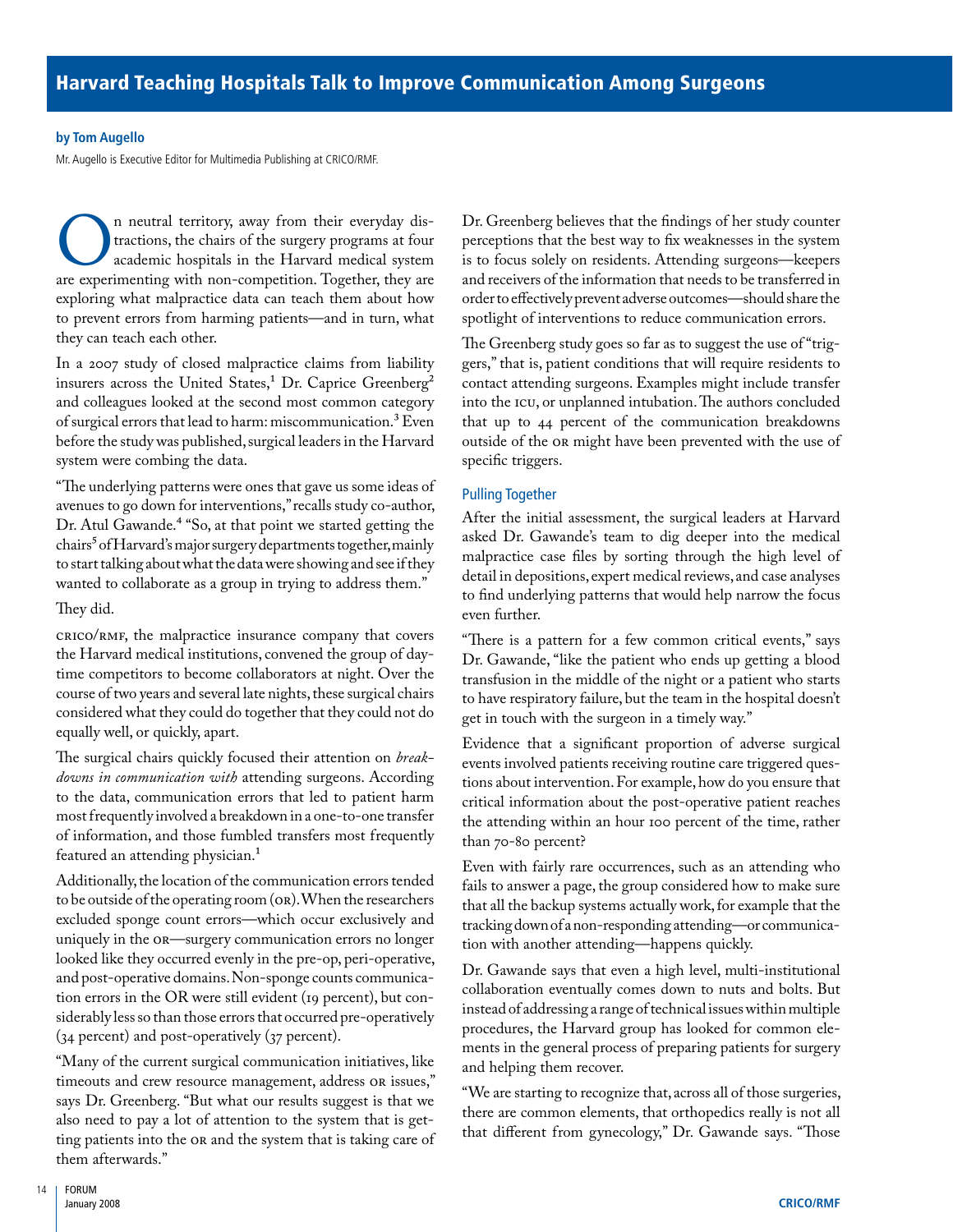common factors have to do with recurrent<br>patterns of what happens when you have and how they are managed? What kind of<br>communications occur and how do you

handoffs and transfer protocols, in handoffs and transfer protocols, in taking care of them afterwards." to share difficult problems and solutions.<br>conjunction with the use of a trigger list Dr.Gawande says the group of Harvard might have prevented up to 73 percent of the inpatient errors seen in the mal-

 of their patients.And,Dr.Gawande acknowledges,any efforts practice cases Dr.Gawande's team studied.No one involved in the Harvard surgery collaborative doubts that surgeons already care about and feel responsible for the well-being and safety by third parties to force changes upon this cohort will meet resistance unless the surgeons can see that the agents of change understand their world, that the interventions are practical, and that the data support their effectiveness. Consideration must also be given to the fact that the medical training process that made them highly qualified surgeons did not prepare most of them to be highly qualified in patient safety.

 "Thosearedifferentskills,"Dr.Gawandesays."WhenIgotoutof my training, the three things that I felt I was really well-trained for were: making diagnoses, being a technically good surgeon, and trying to be kind and empathic toward people.It turns out that having those things was not enough. If an operation was going to go really well for a patient,I not only had to be able to do my job well and care about the patient; I also had to figure out how to deal with a really gargantuan system."

have people trained to handle the most tions for their own institutions also "Many of the current surgical commu- The Change Process patterns of what happens when you have inication initiatives, like timeouts and Increased development and use of error a patient develop a terrible complication initiatives, like timeouts and  $\frac{1}{2}$  and outcomes data he crew resource management, address communications occur and how do you OR issues," says Dr. Greenberg. "But have people trained to handle the most difficult technical situations, whatever what our results suggest is that we improves the chance they will be well<br>the specialty?" also need to nay a lot of attention received. Whether or not these interven-The data suggest that additional ap-<br>
proaches to reducing harmful com-<br>
munication errors such as standardized into the OR and the system that is<br>
munication errors such as standardized into the OR and the system that is munication errors, such as standardized into the OR and the system that is continuous use of data, and a willingness<br>handoffs and transfer protocols in the thing ease of them of tanyords." to share difficult problems and s

that surgeons will adopt. The involvement<br>of surgical leaders to develop intervenalso need to pay a lot of attention received.Whether or not these interven-<br>tions lead to learning—and how fast that surgical chairs has been learning how to coach themselves in carrying along

#### a change process.

 how and turn it into practice in lots of places," Dr. Gawande "We have to be able to absorb an enormous amount of knowsays, "and I think that the surgical chairs getting together is part of the answer, by having an ongoing discussion and using benchmarks to ask, 'How far have we gotten in the last few months on the major issues we want to be working on? Where are the roadblocks that we're running into? How have you overcome it at the Beth Israel Deaconess? How have you overcome it at the Mass General?'If you look around and you realize that one of these places is actually doing something that is a lot better than everybody else, maybe we all should be doing it." $\blacksquare$ 

- Patterns of communication breakdowns resulting in injury to surgical patients. *J Am Coll*  1 Greenberg C, Regenbogen S, Studdert D, Lipsitz S, Rogers S, Zinner M, Gawande A. *Surg.* 2007; 204(4):533–40.
- 2 Dr. Greenberg is an Instructor in Surgery, Disvision of Surgical Oncology at Brigham and Women's Hospital (Boston).
- 3 The top category was technical error.

Notes and References

<sup>4</sup> Dr. Gawande is a surgeon and researcher at Brigham and Women's Hospital (Boston), Associate Professor of Surgery at Harvard Medical School and the Harvard School of Public Health and director of the World Health Organization's program to reduce surgical deaths

<sup>5</sup> Dr Michael Zinner, Brigham and Women's Hospital; Dr. Andrew Warshaw, Massachusetts General Hospital; Dr. Josef Fischer, Beth Israel Deaconess Medical Center; Dr. Alan Retik, Children's Hospital Boston.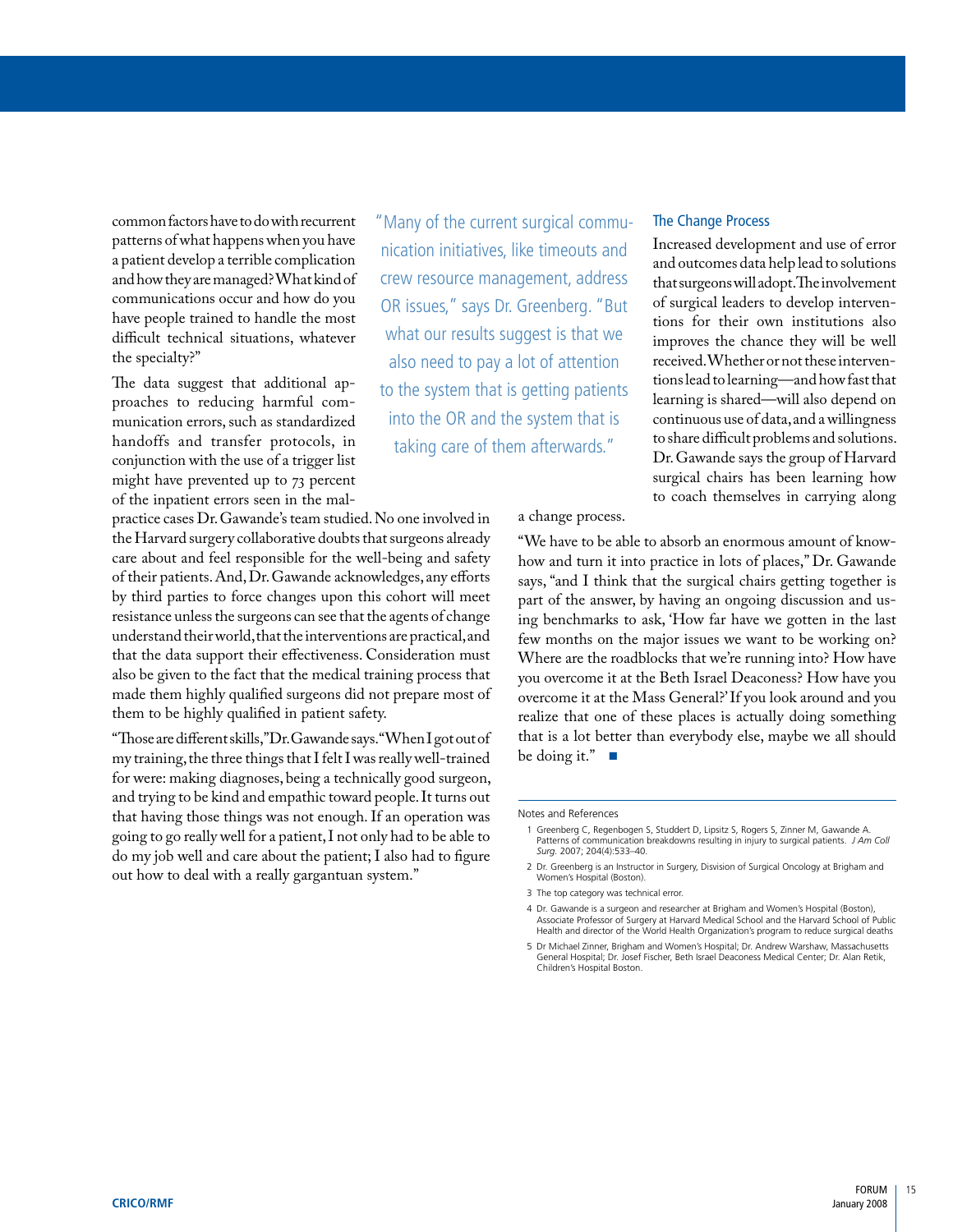#### by Richard Riley, Esq.

Mr. Riley is a partner in the Boston law firm of Murphy and Riley.

Tith so much medical information available to laymen cedure, treatment, or therapy. The legal doctrine that embodies With so much medical information available to laymen<br>
at the click of a mouse—some not so accurate—it<br>
is more important than ever for physicians to give<br>
patients relevant, accurate information to guide their decisions at the click of a mouse—some not so accurate—it is more important than ever for physicians to give regarding whether or not to undergo a particular medical prothis concept is "informed consent."

#### The Law

 consent is the 1982 *Harnish v.Children'sHospital* ruling1inwhich The seminal case in Massachusetts on the doctrine of informed the Supreme Judicial Court (SJC) noted that it is the exclusive prerogative of the patient—not the physician—to determine whether to undergo a particular treatment or procedure. In a nutshell, the SJC held in *Harnish* that:

 *competent* adultpatientsufficientinformationtoenablethe Every *competent* adult has a right to forego treatment, or even cure, if it entails what for him are intolerable consequences or risks however *unwise* his sense of values may be in the eyes of the medical profession….Knowing exercise of this right requires knowledge of the available options and the risks attendant on each. [Therefore] a physician's failure to divulge in a reasonable manner to a patient to make an informed judgment whether to give or withhold consent to a medical or surgical procedure constitutes professional misconduct….

If proper informed consent is not obtained from the patient, then even if a surgery or other procedure is performed without any negligence whatsoever, the patient may recover damages if in fact a risk that should have been disclosed to the patient materializes and results in harm to the patient.

Before a patient can be expected to give truly informed consent, he or she "requires knowledge of the available options and risks attendant on each."2 While the law recognizes a patient's right to know, it also recognizes that the right "must be harmonized with the recognition that an undue burden should not be placed on the physician*."*3 Therefore, "a physician owes to his patient that duty to disclose in a reasonable manner all significant medical information that the physician possesses or reasonably should possess that is material to an intelligent decision by the patient whether to undergo a proposed procedure."3 This means that not every conceivable risk need be disclosed, but only those that are "material." Materiality is defined in a common sense fashion: "...the significance a reasonable person, in what the physician knows or should know is his patient's position, would attach to the disclosed risk or risks in deciding whether to submit or not to submit to surgery or treatment."<sup>4</sup>

Appropriate information may include, but is not limited to:

- the nature of the patient's condition;
- the nature and probability of risks involved;
- benefits to be reasonably expected;
- the inability of the physician to predict results, if that is the situation;
- the irreversibility of the procedure, if that may be the case;
- the likely result of no treatment; and
- available alternatives, including their risks and benefits.<sup>4</sup>

 In order to prevail on an informed consent claim, the plaintiff must also demonstrate that, had the proper information been provided neither he, nor a reasonable person in similar circumstances, would have undergone the procedure.<sup>5</sup>

#### The Process

 Thislegalframeworkleadsthentothequestionofhowasurgeon "informed"and, if necessary, legally defensible. Surgeons need can best assure that a patient's consent to a procedure is truly to consider several practical points in this regard.

should be used. Delineate as clearly and with as much specificity A standardized or generic "consent form"should be the starting point,not the totality of the record of the information provided in obtaining a patient's informed consent.The space provided for the surgeon to "customize"the form to the patient's specific condition and the procedure/treatment under consideration as is reasonable, the material risks that are associated with the treatment that a patient is about to undergo.

Frequently, plaintiffs—even when confronted with a consent form bearing their signature—deny any memory of ever having signed the form or of ever having discussed the material risks of the procedure with their physician. So how can a surgeon make the consent process "memorable"? To the extent possible, meet with the patient in advance of the day of the procedure and/or surgery, ideally in your office. Sitting down in an office, dressed, as opposed to sitting on a treatment table in a hospital gown, makes the patient more receptive to receiving information about the pending procedure and renders the occasion more memorable. In this less vulnerable setting, the patient may be more likely to ask questions and express concerns. A patient engaged in a conversation about the procedure is more likely to remember that a specific discussion of the procedure's benefits and risks occurred.

Having spouses or adult children present for this meeting can also improve recall, reducing the likelihood that a dissatisfied patient will claim later on that they were not properly informed as to the risks of the procedure in question (a plaintiff 's spouse testifying that he or she was present when the patient signed a consent form,and forced to concede that the patient was given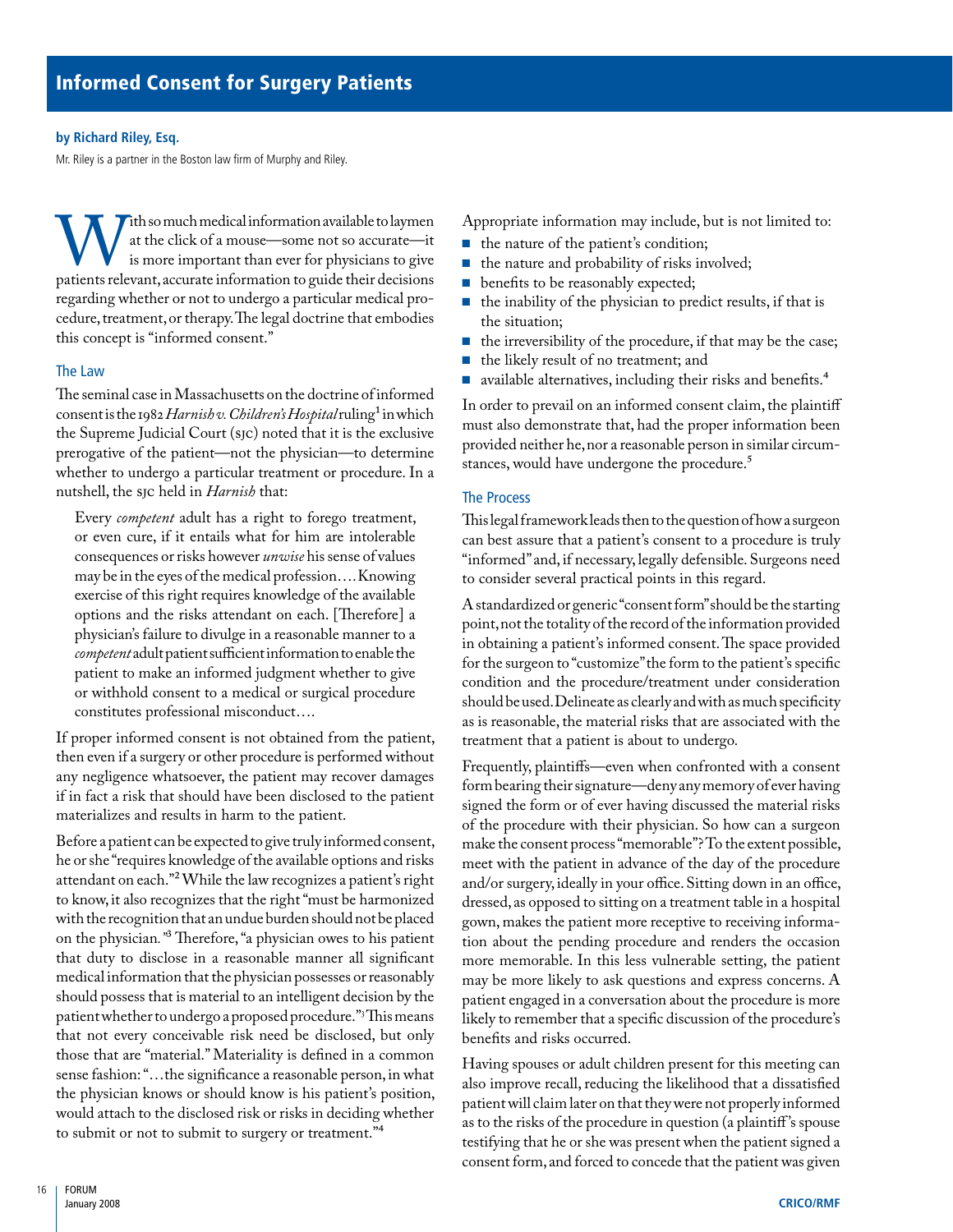ample opportunity to ask questions and express concerns deals a hearty blow to a "failure to give informed consent" claim).

Thorough notes documenting the occurrence of this meeting with the patient, including issues discussed, concerns raised, and individuals who were present and/or participated are invaluable. This is particularly so when a patient claims no memory regarding the discussion with the surgeon about the procedure and its risks.Diagrams and other case-specific notes made in the physician's own handwriting on the consent form provide direct evidence of the risks that were discussed,as well as evidence that a detailed and personalized discussion regarding risks and benefits took place.

#### **Challenges**

 the patient of the risks, benefits, and alternatives. In the wellthe patient's chart for ease of future reference. Of course, you cannot always set the mood and the location for the signing of a consent form, but emergent procedures still require the surgeon to make reasonable efforts to inform intentioned effort to address a perhaps life-threatening condition,it can be easy to forget the need to obtain the patient's (or a proxy's) informed consent.Even in emergencies,the failure to do so exposes the physician to liability even if the procedure is done flawlessly. If a patient is mentally or physically incapable of providing consent, or if procedures are planned that could leave the patient incapable of providing informed consent, efforts should be made in advance to determine the identity of an alternative decision-maker (next-of-kin, health care proxy) and contact information identified and noted prominently in

need for a hysterectomy,communicate that potential scenario to If a given procedure entails a risk that a second procedure may need to be performed, inform the patient beforehand. For example, if surgical removal of ovarian cysts may necessitate the the patient…or you run the risk of being sued for a procedure to which the patient did not give her consent.

When language/communication/literacy problems arise, it is the surgeon's responsibility to ensure an interpreter's assistance. The interpreter (even when a family member) $6$  should be asked to sign the consent form attesting to the fact that he or she faithfully translated the discussion.

 If residents, students, or fellows are going to participate in the to refuse' as well. If the patient seeks to place limitations on the procedure, inform the patient of this…and of his or her right extent to which medical students or residents may participate, such limitations must be set forth as clearly and specifically as possible, and documented.

On a related note, although Massachusetts has not yet squarely ruled on the topic, some jurisdictions have recognized a tort

surgeon the patient was told would perform the surgery actually known as "ghost surgery" in which a surgeon other than the performs the subject procedure.8 Where it is common practice for surgeons to "cover" for each other, or to routinely perform surgery only on particular days, the patient should be told (and asked to give specific consent) of that possibility.

Obviously even a "perfect" consent form may be vulnerable to attack if the patient was under the influence of sedative or pain medication at the time it was signed.This can be particularly an issue in the case of anesthesia consent forms, which are sometimes signed *after* the patient is administered some form of conscious sedation. Avoid conducting any part of the consent process after any form of sedation has been given to the patient.

Finally, at least one Massachusetts court has held that certain sorts of non-medical information may be material to a patient's decision to undergo a procedure and must be a part of the informed consent process. In *Darke v. Isner,*9 a superior court judge held that if a physician arguably has a financial interest in a procedure (in *Darke,* the physician held stock in a company that developed a certain form of gene therapy that the physician was recommending to a patient), a jury may consider whether the failure of a physician to disclose this financial interest to a patient was material to the patient's decision making process.

 which surgeons needs to be particularly vigilant. In the end, Appearing deceptively simple, the law of informed consent can be complex, and we have only touched on those areas in honest and open communication with patients together with thorough documentation of these communications are the anchor concepts for the practitioner to remember in order to obtain valid informed consent and avoid subsequent litigation over the issue.

*Thank you to Attorney Amy R. Riley for her instrumental role in the preparation of this article.* 

#### References

- 1 *Harnish v. Children's Hospital Medical Center,* 387 Mass. 152 (1982)
- 2 *See Harnish, supra* at 154.

- 4 *Harnish, supra* at 156
- 5 *Id.* at 158.
- 6 Informed consent for a surgical procedure (and the signing of the consent form) should he done if possible through an independent interpreter. If litigation arises in which the quality of the informed consent obtained from the patient is in issue, the defense is vulnerable when the proof of informed consent is dependent upon the testimony of a witness so obviously sympathetic to and aligned with the plaintiff.
- 7 M.G.L. c. 111, § 70E provides, in pertinent part that "Every patient or resident of a facility shall have the right:…(h) to refuse to be examined, observed, or treated by students or any other facility staff without jeopardizing access to psychiatric, psychological, or other medical care and attention."

<sup>3</sup> *Id.* at 155.

<sup>8</sup> *See Perna v. Priozzi,* 92 N.J. 446 (1983).

<sup>9 17</sup> Mass. L. Rep. 689 (Mass. Super. 2004)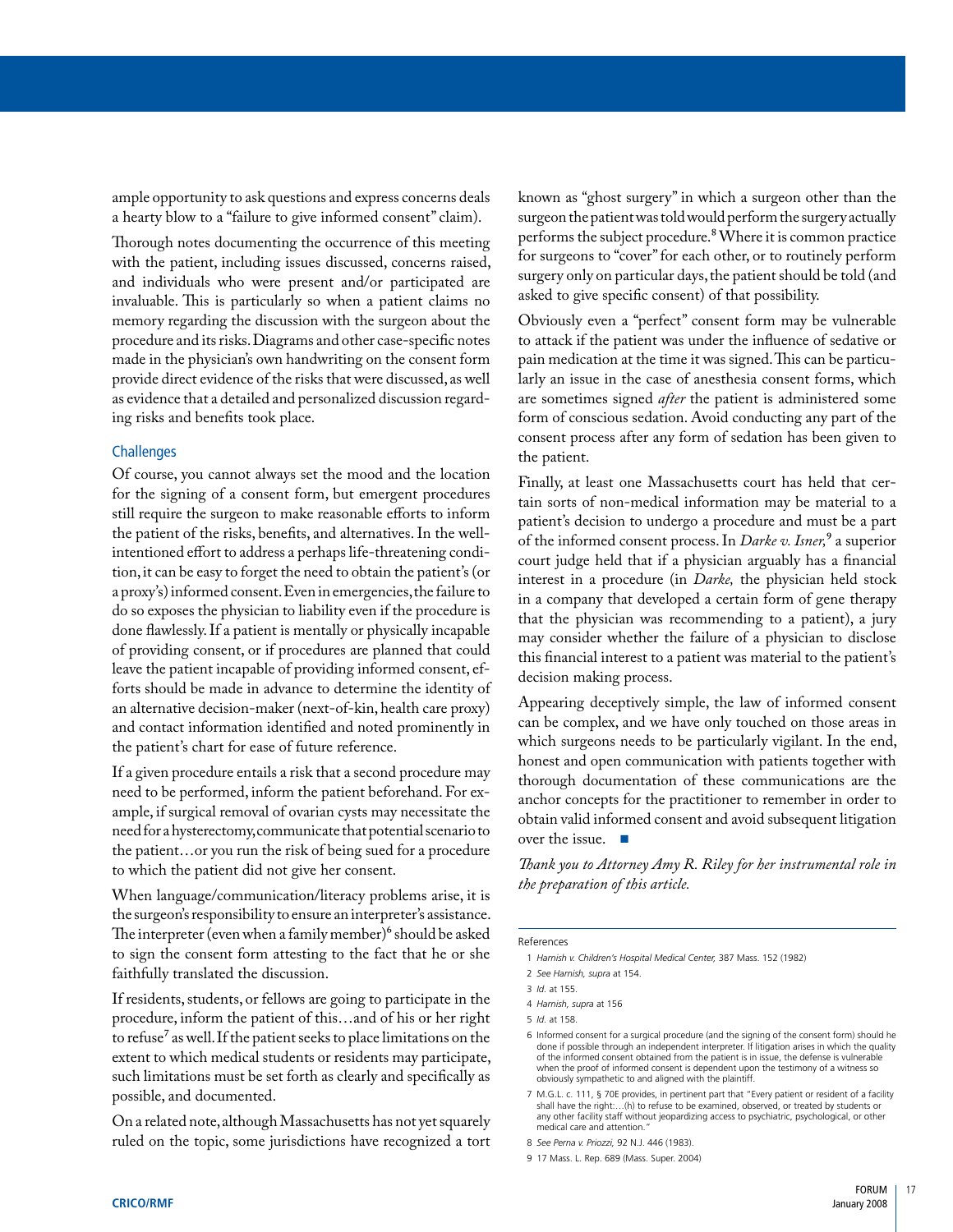#### by Daniel B. Jones, MD; Kinga A. Powers, MD; Scott T. Rehrig, MD

Dr. Jones is Chief, Section for Minimally Invasive Surgical Services, Beth Israel Deaconess Medical Center (BIDMC) and Co-Director of the BIDMC Simulation and Skills Center. Drs. Powers and Rehrig are Fellows in Minimally Invasive Surgical Services at BIDMC.

After Bridges et al.," also in 1999, estimated the financial impact The once immutable apprentice model ("see one, do one, teach one,") for surgical training—developed by Dr. William Halstead in the early 20th century<sup>1</sup>—is no longer unquestioned. After the 1999 publication of "To err one, teach one,") for surgical training—developed by Dr. William Halstead in the early 20th century<sup>1</sup>—is is human,"2 the Institution of Medicine challenged teaching institutions to devise alternative methods of surgical training. of teaching surgical residents in the operating room (OR) to be \$53 million per year, a second incentive for change came to light, soon followed by the 2003 institution of the 80-hour work week restrictions.4 Coincidentally,patient safety concerns (and medical malpractice cases) related to laparoscopic procedures being performed by surgeons more comfortable with open procedures was raising another red flag in surgical training.

gies for surgeons needing to master or polish both technical and communication skills.Outside of the OR,surgicalsimulationand In response, partial task training and medical simulation have gained credibility as alternative and complementary methodoloskills training offers a safe compliment for improving quality and efficiency of teaching and learning procedures.

#### Simulator Based Training

dimensional visualization demands much different psychomotor skills.Haptics,tactility,andergonomicsofinstruments—aswell and requires a steep learning curve for proficiency. Patient safety Minimally invasive surgery imparts new challenges for the surgeon. Operating in a three-dimensional field with a twoas the OR set up—may be a challenge for a novice in the field concerns have reduced the trainees ability to acquire surgical skills by "practicing"on patients in the OR.Therefore simulator training has emerged and offers surgeons a safe alternative for learning laparoscopic skills.

 trainersthatareacombinationofvideoequipmentandelectronic Current technology offers a variety of tools to help with task training. The realism and scope of task trainers is rapidly expanding. Simulation tools can be labeled as *physical reality* systems that include box trainers and animal models, *virtual reality* (VR) systems that are software-based, and *mixed reality* sensors that are activated upon touching physical objects with instruments. The simulation tools can be used for part-task training of basic to complex skills that occur during surgical procedures,for example suturing or dissection.Full procedural simulators enable the user to practice integrating different skills into a continuous procedure.The latest emerging field is the concept of integrating part-task training and procedural simulator training with team training in simulated operating rooms where trainees have an opportunity to rehearse skillful handling of emergency situations.

 SocietyofAmericanGastrointestinalandEndoscopicSurgeons of Laparoscopic Skills (FLS).5 Although not required, FLS cer- initiative in 2008, CRICO/RMF is offering a premium insurance *Box trainers* offer a number of drills that can be practiced using real instruments and even cadaveric tissues, however the face validity of these models is poor and their application specifically towards bariatric procedures is still in development. The (SaGeS) uses the box trainer for certification in Fundamentals tification is recommended by SaGeS for all senior residents in General Surgery and may represent a benchmark for surgeons performing laparoscopic procedures.As part of a patient safety discount to surgeons after successful completion of FLS.

 model provides high fidelity. In addition, animal lab operating *Animal models* as well as *cadaveric models* are used for laparoscopic surgery training courses. Much of the porcine foregut anatomy is similar to the human anatomy and therefore this suites offer the opportunity for trainees to work in teams more closely approximating procedures on humans.Ethical restraints, as well as costs, are limiting the use of animal models for wide scale procedure training.

 surgerytraining.Althoughsophisticatedsimulatorsareavailable of procedures.However,one major limitation of VR simulators containpart-taskandprocedure-specificvirtual realitytraining *Virtual reality* (VR) represents a novel avenue for laparoscopic commercially and provide higher face validity than box trainers, they are still in relatively early stages of development. VR provides an opportunity to practice tasks and entire procedures in a way that trainees not only learn technical skills but also key steps is their lack of haptics (touch). Force feedback mechanisms are currently being integrated into newer simulators. Some of the endoscopic procedure simulators have a more developed haptics feedback mechanism. They are based on a common platform with real endoscopes introduced into an elongated box in which the travel of the end-piece activates progressive views of anatomy or specific haptics responses. One criticism of VR simulation is that graphics remain 'cartoonish', however they are also expected to improve with time. One of the VR simulators currently available for laparoscopic surgery,<sup>6</sup> the LAP *Mentor* **(**Simbionix) has developed a library of modules that cases. Each part of the procedure is broken down into several critical steps that are described and the surgeon can perform them using virtual tools.

#### Operating Room Team Training

Beyond part-task trainers and VR procedure simulators, team training in virtual ORs is being developed to enable the learner to practice more comprehensive laparoscopic surgery scenarios. Virtual ORs target higher level skills that enable the surgeon to not only perform a surgical task, but interact in a health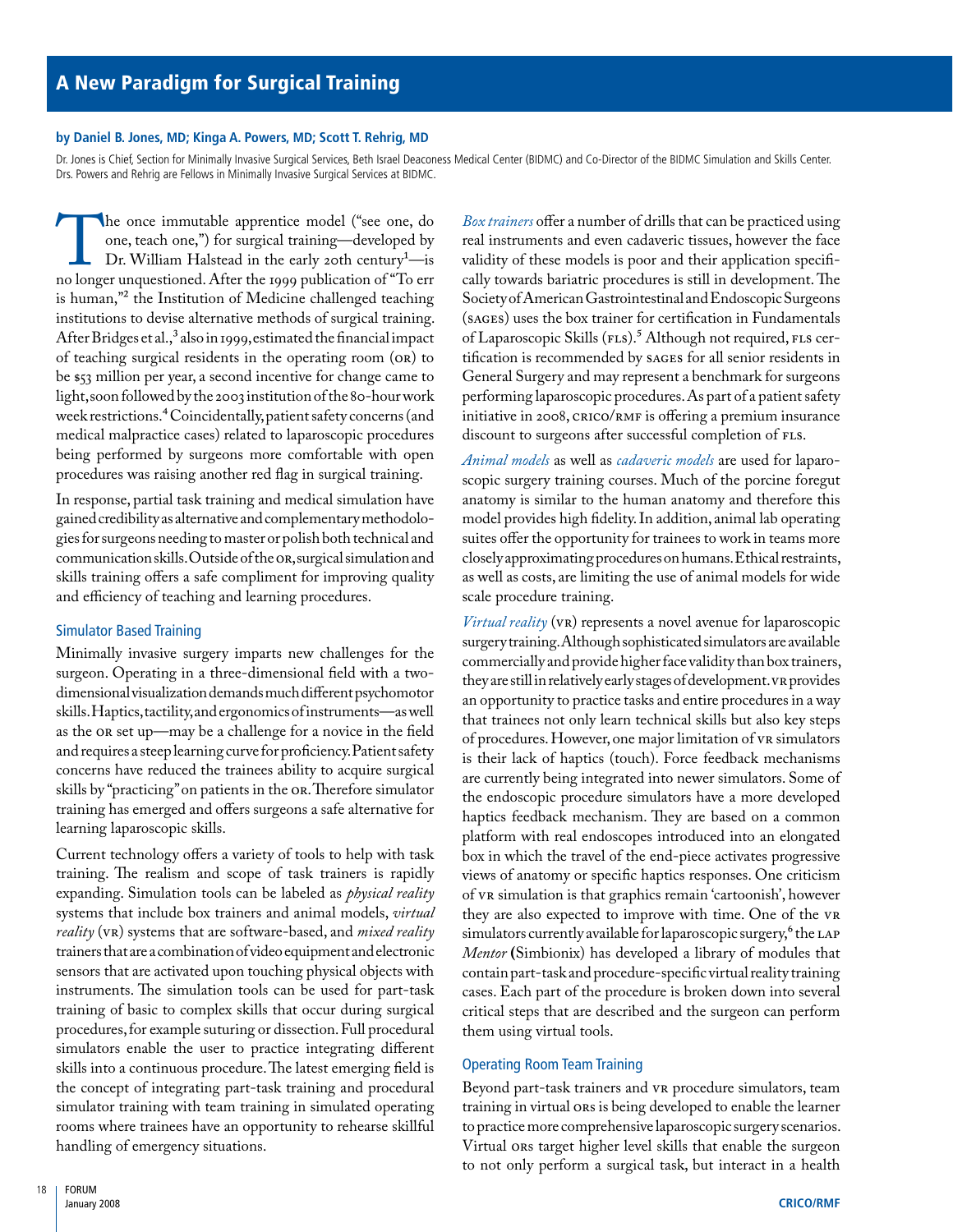tunately,even skilled,experienced providers to acquire surgical skills by which simulates the abdominal wall skin as will make mistakes, which are often viewed will make mistakes, which are often viewed well as intraabdominal organs and fat. The model is draped with surgical drapes and the predictable model is draped with surgical drapes result that these events are minimized research suggests that surgical outcomes care team environment—simulating a real the simulation in real time as well as via<br>or a concerns have the simulation in real time as well as via<br>playback on a pvp disc to evaluate or use OR. Traditionally, quality patient care was believed to result from being well trained in for debriefing. A synthetic model of the a particular set of individual skills. Unfor-<br>tunately, even skilled, experienced providers to acquire surgical skills by which simulat and not openly discussed. Human factors training has emerged and offers performed and simulated blood loss initi-<br>research suggests that surgical outcomes research suggests that surgical outcomes<br>are not only a result of an individual's skill<br>but also a result of complex interactions of learning laparoscopic skills. Although surgical simulation has limitation,<br>health care pe of whom are influenced by the environment in which they work in. A report from the

Joint Commission revealed that in more than 70 percent of 2,455 sentinel events reported, the primary cause of medical error was communication failure.<sup>7</sup> Reflecting the seriousness of these occurrences,approximately 75 percent of these patients died. As in aviation and other industries, steps to circumvent error via team training have been implemented (and are often mandatory). Crisis simulation team training in surgery using a simulated operating theater was first described in the United Kingdom by Sir Ara Darzi.<sup>8</sup>That scenario assessed the trainee's technical ability to control femoral arterial bleeding as well as team/human factors skills such as: communication, situational awareness, and team and leadership skills during a crisis.

 ess Medical Center.The Carl J. Shapiro Simulation and Skills *Virtual endosuites* are a novel concept that is currently being developed. The first virtual endosuite used for laparoscopic skills training has been established at the Beth Israel Deacon-Center,<sup>9</sup>—accredited as a Level 1 Education Institute by the American College of Surgeons—provides simulation-based skills training to health care students and professionals from all medical and surgical disciplines. sasc's mock endosuite replicates a real operating theater.10 All standard laparoscopic surgical equipment,as well as an anesthetic simulator,is present and allows manipulation of the mannequin's hemodynamic parameters through a software program. Video and audio recording equipment allows the researchers or trainers to view

result the OR. Therefore simulator model is draped with surgical drapes and simulated laparoscopic procedures can be

 mation at an exponential rate. Simulators, even in their current form, have been demonstrated to improve laparoscopic surgical

change in health care culture from an individual expert physician skills. In the era of increased patient demands for safety and a to collaborative team environments, surgical simulators have an enormous potential to develop into standardized training programs for laparoscopic and other surgical procedures.Even with its limitations, simulation should prove to be a powerful surgical training and planning tool. ■

*This article was adapted from material presented as part of the James IV Association of Surgeons Traveling Fellowship, in 2005.* 

#### Notes and References

- 1 Cameron JL. William Stewart Halsted—our surgical heritage. *Ann Surg.* 1997;225:445-58
- 2 To Err is Human: Building a Safer Health System. Corrigan J, Kohn LT, Donaldson MS (eds). Washington D.C.: National Academies Press, 2000.
- 3 Bridges M, Diamond DL. The financial impact of teaching residents in the operating room. *Am J Surg,* 1999;177:28-32.
- 4 Philibert I, Friedmann P, Williams WT, ACGME Work Group on Resident Duty Hours, and Accreditation Council for Graduate Medical Education. New requirements for resident duty hours. *JAMA.* 2002;288:1112-14.
- 5 Rehrig S, Powers K, Jones DB. Integrating simulation in surgery as a teaching tool and credentialing standard, *J Gastrointest Surg,* in press.
- 6 Rehrig S, Power K, Jones DB. Simulators and simulation. In Eubanks S, Swanstrom LL, Soper NJ (editors). *Mastery of Endoscopic and Laparoscopic Surgery.* New York: Lippincott, Williams, and Wilkins, in press.
- 7 Joint Commission on Accreditation of Healthcare Organizations. *Sentinel event statistics, June 29, 2004.* Available at: [www.jcaho.org/accredited+organizations/ambulatory+care/](http://www.jcaho.org/accredited+organizations/ambulatory+care/)  sentinel+events/sentinel+event+statistics.htm
- 8 Darzi, A, Mackay, S (2001). Assessment of surgical competence. *Qual Saf Health Care* 10: ii64-69
- 9 [www.BIDMC.Harvard.Edu\SACS](http://www.BIDMC.Harvard.Edu\SACS)
- 10 Powers KA, Rehrig ST, Irias N, Albano HA, Feinstein DM, Johansson AC, Jones SB, Malinow A. Moorman DW, Pawlowski JP, Jones DB. Simulated laparoscopic operating room crisis: approach to enhance the surgical team performance. *Surg Endosc;* in press.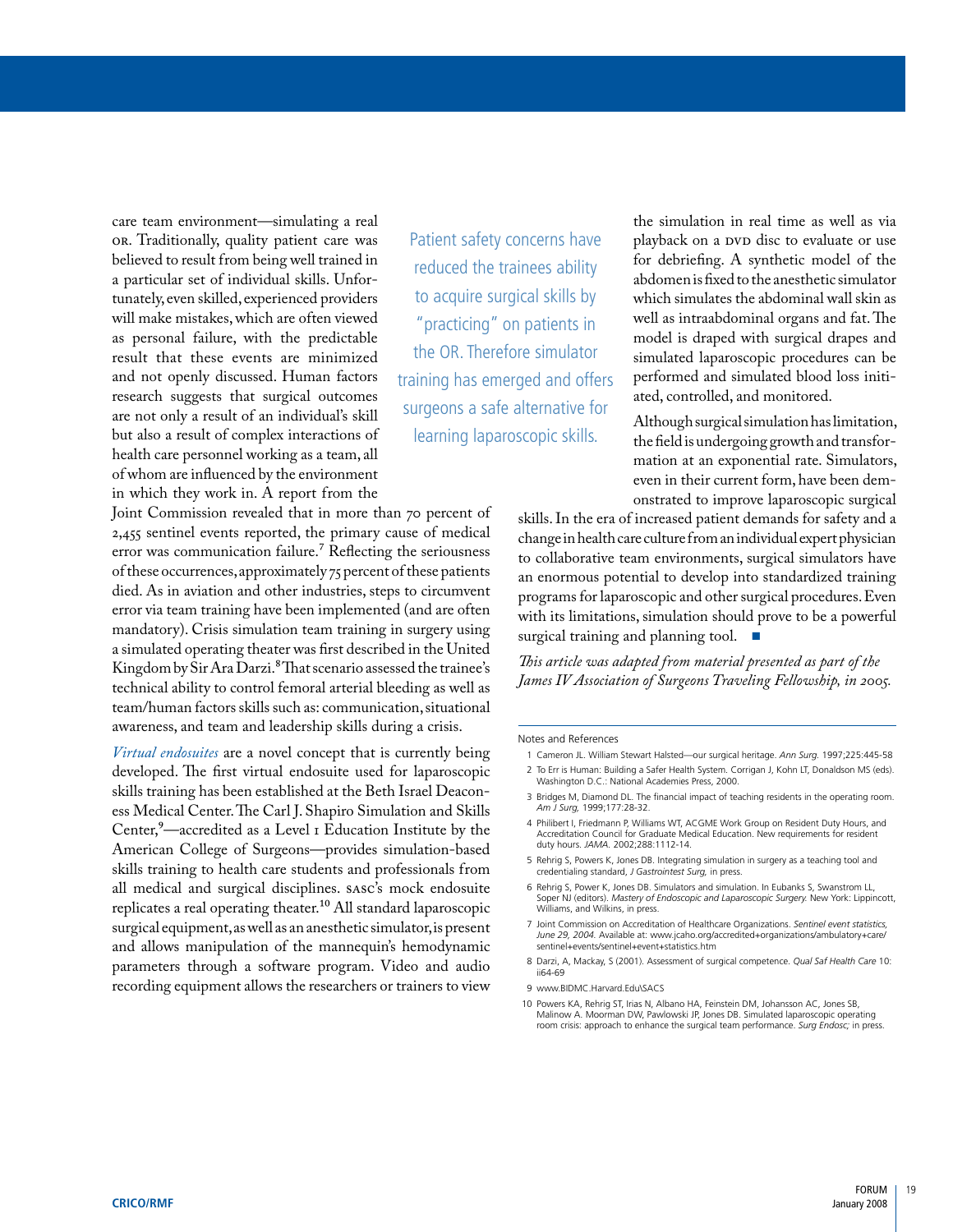#### **by Jo shapiro, MD**

Dr. Shapiro is Chief, Division of Otolaryngology, at Boston's Brigham and Women's Hospital, and Senior Associate Director, Graduate Medical Education, for Partners Healthcare.

 in the OR and my resident calls from the PaCu saying, Mr. Jones, an elderly patient, has chest pain and neck diverticulotomy on Mr. Jones, so that one-sentence update **The Story (from years ago)** That sinking feeling: I am in the or and my resident calls from the pacu saying, Mr. Jones, an elderly patient, has chest pain and neck crepitus. I have just performed an endoscopic co<sub>2</sub> laser from my resident tells me what I most do not want to hear: the patient has a pharyngoesophageal perforation.

 I disclose to Mr. Jones what occurred, apologize, and continue to take care of him. The patient, with whom I have a good ing a reoperation, Mr. Jones' son-in-law—who is training in a surgical program out of state—calls,yells,and informs me that he is transferring the patient to another hospital. Mr. Jones is relationship and open communication, actually seems to be doing well emotionally and physically with this situation. We manage Mr. Jones carefully; he seems to heal and this is confirmed by his clinical picture and a follow up barium swallow one week later. But in three days, he returns with a neck and chest abscess from a non-healed perforation.As we are organiztransferred, has his abscess drained, fully recovers, and returns home.The family sues me for malpractice.The jury deliberates for only an hour and finds me not negligent.The case is closed. I win…but not really.

 clinicians—especiallyjuniorfacultyortrainees,orthosewithout The above event occurred at a time in my career when I was fairly senior and had developed a highly subspecialized practice of treating patients with oropharyngeal dysphagia and performing operations to correct Zenker's diverticulae. I had (and still have) a very supportive family, and I managed to survive the repercussions of the event and the lawsuit.But as I reflected on just how difficult this experience was, I wondered how other strong family support—would handle *their* medical errors.

#### An Exploration

 Severalyearsago,I participatedinaconference breakoutsession to be "handled." Outside of hospital M&M conferences, where led by Dr.John Christensen entitled:"Handling Our Mistakes." Across my many years of surgical practice, I had never heard anyone even entertain the notion that our mistakes may need we focus on the clinical outcomes of our decisions, I had never been involved in a discussion about the effect of errors on physicians, and certainly not the effect of these errors on our psyches. What effect? What psyches?

 to be paid that went beyond the patients' outcomes. I just had Certainly, I had made errors, and I knew that there was a price not previously heard anyone in "the system" speak to this dark side of our lifelong learning experience.Thus began my journey of exploration in how to support physicians in what, for every single one of us, is part of our clinical professional world.

Then I met Linda Kenney. After sustaining a severe iatrogenic FORUM January 2008

injury,Ms. Kenney went on to partner with Dr. Rick Van Pelt $^{\scriptscriptstyle +}$  to led to me joining forces with her, Drs. Lucian Leape,<sup>3</sup> Tom educate clinicians regarding the need for honesty in disclosure. Kenney, who founded the Medically Induced Trauma Support Services,<sup>2</sup> was the first person who encouraged me to tell my story and ideas in the context of the emotional impact of errors on the physician.Working with Kenney and Dr.Van Pelt Gallagher,<sup>4</sup> Mike Woods,<sup>5</sup> Albert Wu,<sup>6</sup> and many others as we all wrestle with this most difficult topic.

 personal shortcomings.Although that is true in theory,in fact, Making an error can be devastating for a physician. Effects (transient or longstanding) may include depression, crisis of confidence, negative effects on interpersonal relationships, and burnout. Likely variables include the severity of the injury to the patient, the reaction of the patient and family, the experience and confidence level of the physician, the level of collegial support, and the physician's own family and friend support network. Other external factors such as malpractice litigation and publicity can seriously exacerbate the emotional impact. Added to this is a culture of blame and silence that can further isolate the physician. In the abstract, and distant from any particular personal experiences, clinicians are told that most adverse events are a result of systems errors, not the individual clinician who is responsible for a patient injury is personally vulnerable both emotionally and legally.

 admits weakness, and frankly, unless you have been through We also know that physicians want help dealing with this, but there are significant barriers to accessing support. One of the most important is uncertainty that confidentiality will be held and certainty that disclosing errors will in some way harm one's career. Some clinicians may feel that seeking help this experience, it is difficult to fully comprehend.

#### Programmatic Approaches

 emotional first aid, not therapy. They can, however, help the Many of us who have been through this feel that peer support is an important first step in reaching out to a clinician involved in an error. Boston's Brigham and Women's Hospital (BWH), has developed, and is expanding, a peer support program that was spearheaded by Dr.Van Pelt and BWH Executive Director for Clinical Compliance and Risk Management,Janet Barnes. The program has several initiatives, one of which is training a core group of physicians (faculty and residents), to offer a confidential 1:1 connection with any physician involved in an adverse event. The premise is to normalize the reactions to these events by offering physicians direct support rather than saying "call the psychiatrist."The peer supporters are providing physician connect with any other services such as the Employee Assistance Program or psychiatry, should the need arise. Peer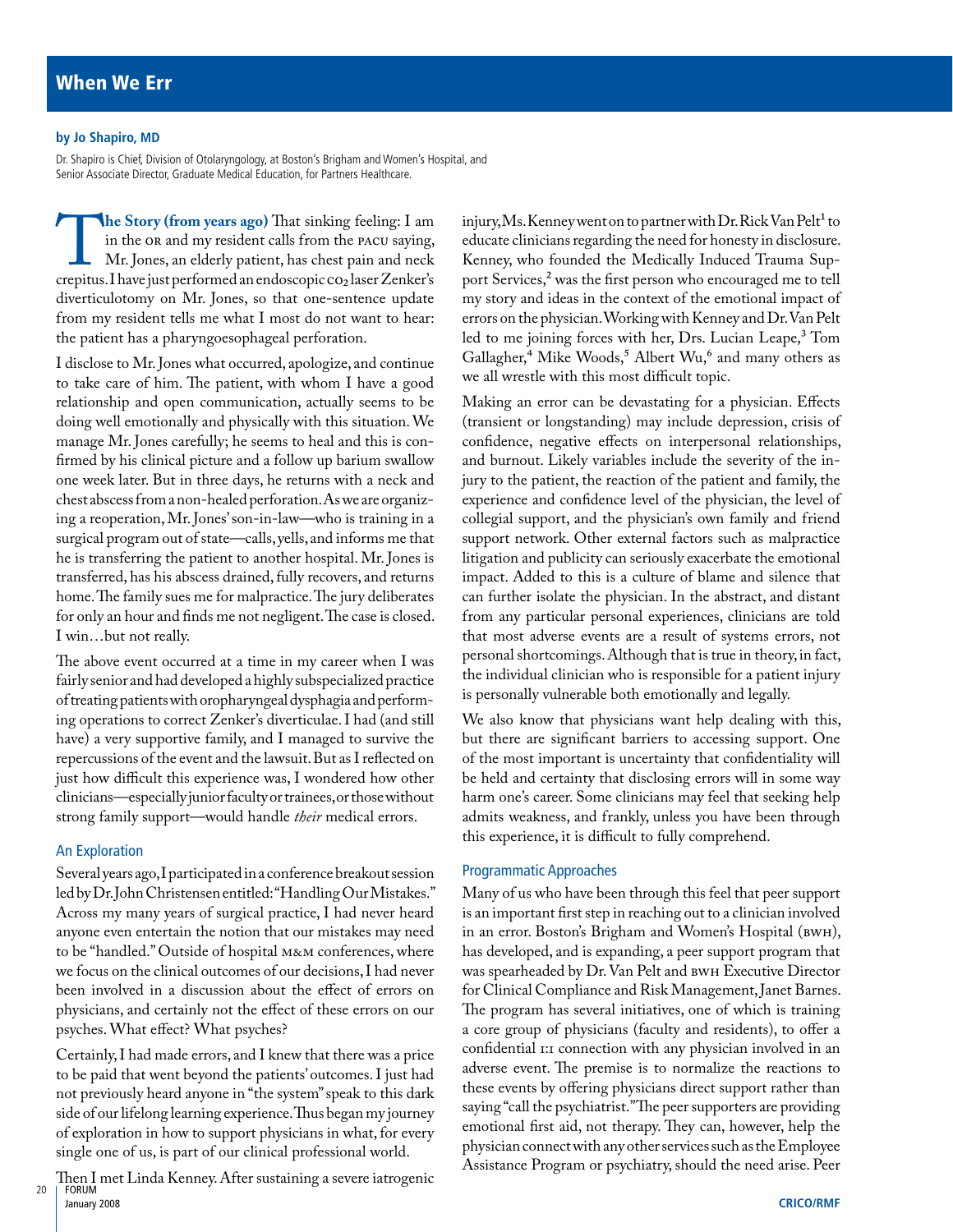whichareimportantqualityimprovementprocesses—butrather support is also not a root cause analysis or an M&M—both of a means of addressing the personal impact the event may have on the individual provider.

 is, indeed, a difficult process. But as clinicians are encouraged A separate but equally important process for which clinicians need support is *disclosure and apology.* The process starts from the moment the clinician discusses an adverse event with the patient,and it may continue until well after the patient has been discharged. The support for the clinicians during this process is focused directly on the needs of the patient and family. The underlying premise is that clinicians need to tell patients what they know about the event when they know it. There is great debate nationally over the specifics of disclosure and it to disclose, they need disclosure programs that actually help them navigate this complicated and charged territory so that they can continue to care for their patients when something goes wrong. But developing a disclosure policy and then telling physicians to "just do it" is a disservice without ongoing training and support—it is too important a part of the overall health care process.

chance that their practice, their health, their family—and their All clinicians, from vulnerable trainees to seasoned attendings, need support in the face of an adverse event or they risk the patients—may suffer.We need to acknowledge that, while the culture is moving towards holding the system accountable for adverse events, there is still an emotional impact on individual providers.To fill that void,we as leaders and colleagues need to step forward—as a community and as individuals—to provide each other with the training for disclosure and access to emotionally supportive care so that physicians involved in adverse events are not left alone when things go wrong.

Notes

1 Dr. Van Pelt is an anesthesiologist and Director of the Community Service Unit at Brigham and Women's Hospital, in Boston.

#### **crico/rmf Tips for Safer Surgical Practice**

- 1. Talk to your patient.
	- a. Before, during, and after hospitalization, your patient should be part of the care team.
	- b. Share decision making and uncertainty; make sure your patient has realistic expectations of what your surgery can do for him or her.
	- c. Include concern and compassion in your bedside manner.
	- d. Communicate with the family.
- 2. Listen to your patient.
	- a. Be empathetic.
	- b. Treat your patient as you would want to be treated.
- 3. Informed consent is a process, an extended conversation, not just a piece of paper.
- 4. Ask for help from your colleagues
	- a. Two opinions are better than one.
	- b. Get help if you are unsure or do not know how to do something. Set your pride aside.
- 5. Beware of equipment you have never used before. Practice with new equipment before using it the first time on your patient.
- 6. When complications occur, acknowledge them; do not ignore them or walk away.
- 7. Think ahead, have an "escape plan" and prepare contingencies before you operate.
- 8. Residents are learning; they need your knowledge and supervision. Be at the bedside often.
- 9. Have guidelines for when residents must call you.
- 10. If you are going away, make sure your patients are going to be taken care of and that your "coverage" knows what they need to know.
- 11. Patient care is a team effort, whether in the office or the hospital; you cannot do your job alone.
- 12. Share, do not hoard, information.
- 13. Document promptly, leave evidence of your presence in the record.
- 14. If you think you should talk to the risk manager, you are probably right.

<sup>2</sup> [www.mitss.org.](http://www.mitss.org)

<sup>3</sup> Dr. Leape is Adjunct Professor of Health Policy, Harvard School of Public Health

<sup>4</sup> Dr. Gallagher is an attending physician at the University of Washington Medical Center and an Associate Professor, Departments of Medicine and Medical History and Ethics, University of Washington.

<sup>5</sup> Dr. Woods, MD, practices surgery in Santa Fe, NM, and is the founder and President of Civility Mutual, an organization for providers and patients, focused on helping them communicate more effectively.

<sup>6</sup> Dr. Wu is Professor of Health Policy and Management at the Johns Hopkins School of Public Health with joint appointments in the Departments of Medicine, Surgery, Epidemiology, and International Health.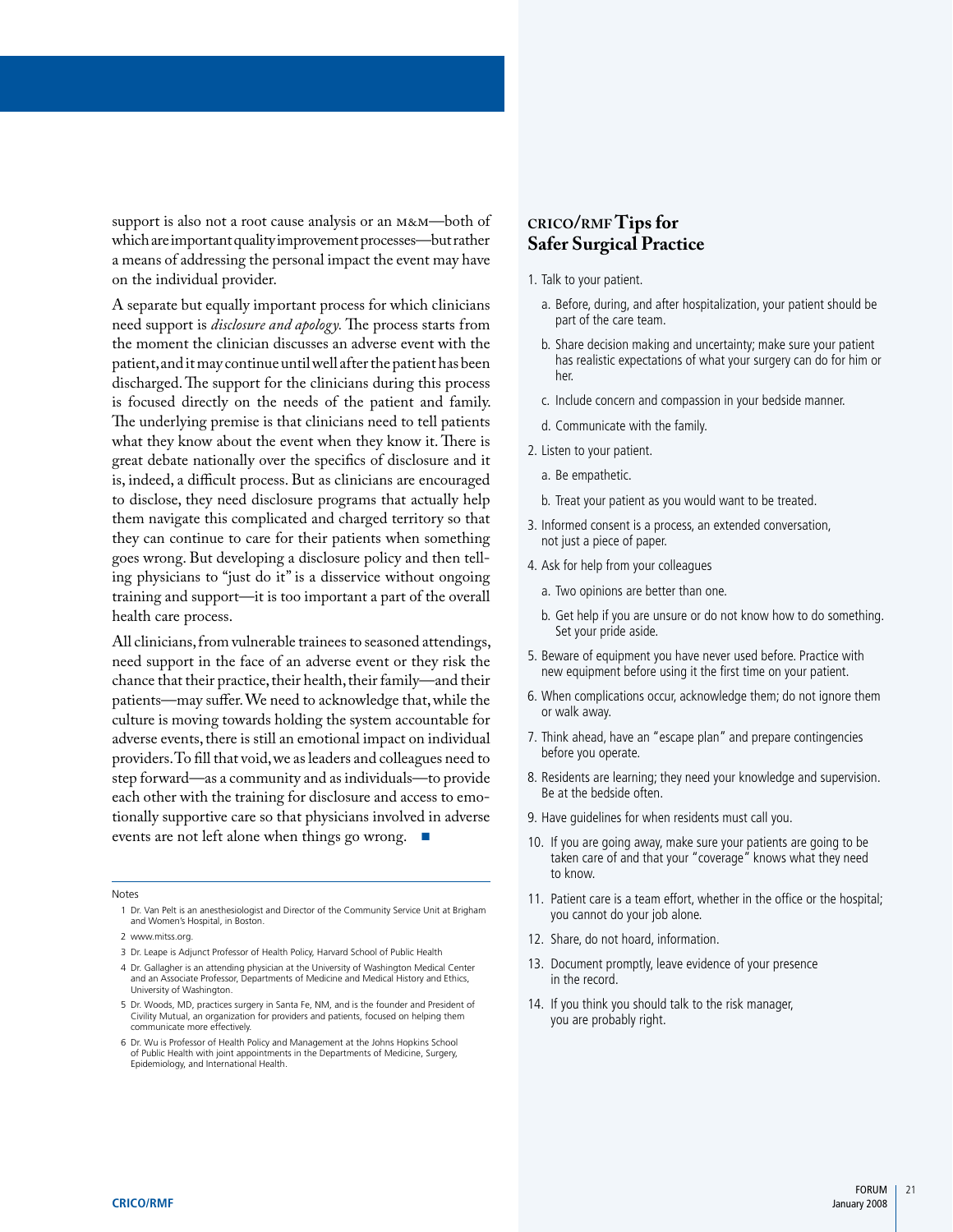#### **by anthony Whittemore, MD**

Dr. Whittemore, a vascular surgeon, is Chief Medical Officer and Senior Vice President for Clinical Affairs at Brigham and Women's Hospital, in Boston.

s chief medical officer of a large teaching hospital, a significant part of my charge is the management of errant physician behavior which derives from unprofessional abusive conduct. Often, the abusive and unprofessional significant part of my charge is the management of errant physician behavior which derives from unprofesbehavior that comes to my attention occurs in the operating room (OR).

 The notion of disrespectful, disruptive behavior—and its codes of conduct. In my case, Brigham and Women's Hos- occurs, reoccurs, and remains a challenge for all of us. Indeed, inappropriateness—is not a new concept for any adult, and across health care, there is no shortage of organizational pital (BWH), Partners HealthCare System, Harvard Medical School, American Medical Association, American College of Surgeons, Association of American Medical Colleges, Joint Commission, and the Massachusetts Bureau of Registration in Medicine each delineates professionalism.Yet despite these codified expectations, inappropriate *unprofessional* behavior we not only tolerate disrespectful abusive behavior, but—in the cases of high revenue rainmakers or some of our more senior staff—we actually reward it.

are expected to administer safe,yet cost-effective care.(Imagine Harvey Cushing<sup>1</sup> who, in the 1920s, was able to call the 0R to One component contributing to inappropriate conduct in and around the OR is the staggering pace at which today's surgeons inform them he had finished his tea and was ready to have his patient taken in!)

Our current environment requires surgeons to cope with an increased volume of patients with higher acuity under constant pressure to reduce the length of stay in order to generate virtual capacity with which to accommodate that volume against stresses imposed by emerging technology and the increased burden of documentation (and adapting to electronic systems) for reduced reimbursement in the face of higher rates for liability protection. No wonder fuses grow ever shorter.

 to behave. In 1999, the Accreditation Council for Graduate But even though we may be under more stress, we still need Medical Education (ACGME) endorsed general competencies<sup>2</sup> for residencies, including professionalism, which it defined as being epitomized by a clinician who is:

- competent
- available
- punctual
- a good listener
- respectful
- communicative
- empathetic
- reassuring
- personally responsible
- well (illnesses and problems addressed)
- able to cope with stress
- self-aware, and
- able to get along with others.

To meet the aCGMe's professionalism competency requirements, residents must demonstrate:

- a commitment to carrying out professional responsibilities, adherence to ethical principles, and sensitivity to a diverse population;
- respect, compassion, and integrity;
- a responsiveness to the needs of patients and society that supersedes self-interest;
- accountability to patients, society, and the profession;
- a commitment to excellence and ongoing professional development;
- to provision or withholding of clinical care, ■ a commitment to ethical principals pertaining confidentiality of patient information, informed consent, business practices; and
- sensitivity and responsiveness to patient's culture, age, gender, and disabilities.

and behave with colleagues and their patients…Unprofessional For residents to develop this core competency, we as their mentors must lead by example. As noted by Dr. David Leach, executive director of  $ACGME$ , "Whether consciously or not, the conduct of attending physicians influences how residents act behavior is … contagious."3

 And in similar vein, Dr. Tom Russell, Executive Director for the American College of Surgeons wrote "We must always be aware of the impact our comments and demeanor might have on those who are just starting on the path to a career in surgery."<sup>4</sup>

 We have all known colleagues,mentors,and residents who have exemplified egregious behavior, especially in the OR. At the symposia and conferences I attend as a CMO (where many of my colleagues are internists) I find it interesting that surgeons are those most frequently cited as behavior problems—acting out inappropriately, but getting away with it. We so love the high-revenue rainmakers that not only do we tolerate their bad behavior, we are held hostage by it—and often unwittingly reward it.

How do we, instead, reward the true professional?

#### Professionalism Standards

 In 2005, BWH embarked on an institutional-wide initiative to educate its staff about professionalism and to establish a standard set of expectations for which they could be held ac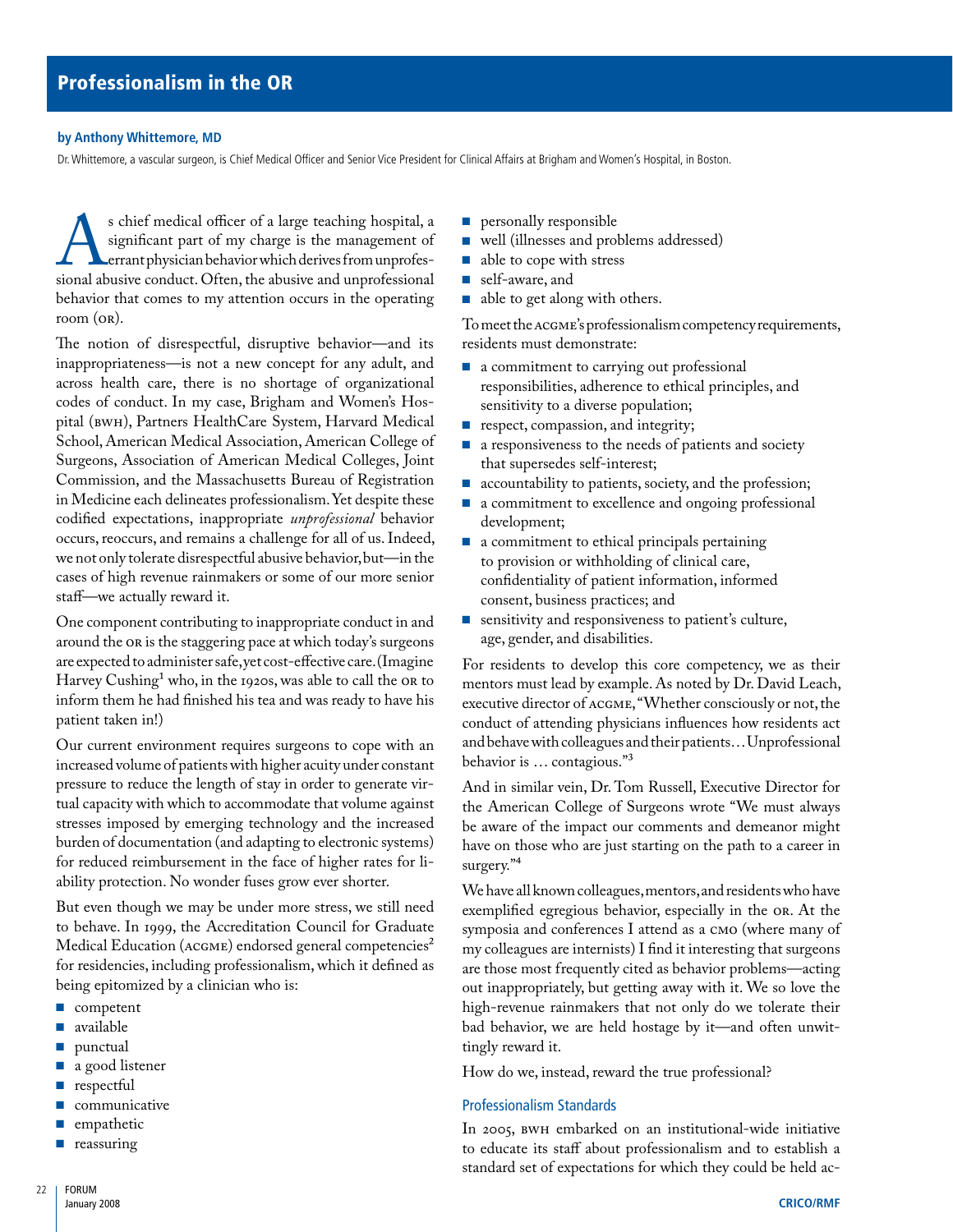tively deal with both impaired and disruptive<br>physicans.<sup>5</sup> The remaining three steps are responding to deficiencies. inappropriately, but getting The metrics of success are not necessarily physicans.<sup>5</sup> The remaining three steps are problems—acting out compliance, monitoring performance, and problems—acting out under institutional or malpractice policies.<br>
under institutional or malpractice policies.<br>
The me

ment to become fully engaged in developing and implementing educational and work-

consultants," BWH structured a program that initially educated key administrative area. These trainers, in turn, conduct two- positive,evenfrom thoseinitiallyskeptical(havingbeencajoled place professionalism programs. In partnership with external 30 trainers,all volunteers from each academic department and hour sessions. At present they have trained the majority of our full-time medical staff.The response has been reassuringly kicking and screaming to the training session).

behavior and create an environment conducive to staff members chair, the CMe, legal counsel, human resources, or appropriate BWH also created the role of the professionalism officer within each academic department (selected by the chair from volunteers).These individuals are required to exemplify professional bringing forth their concerns regarding unprofessional behavior. Their responsibilities include documenting the facts and facilitating appropriate referral (i.e., to their own department counseling).Specifically *excluded* are conducting investigations, interviewing the instigator or witnesses, meeting with the instigator's supervisor, or volunteering legal advice.

 remains unclear. What is perceptible, however, is an enhanced The program has been in place for just over a year, so its impact awareness of the consequences of inappropriate behavior and

 tivelydeal withbothimpairedanddisruptive frequently cited as behavior Our surgeons alsoappreciate that anyresultant countable. As nicely outlined by Dr. Lucian I find it interesting that a definite increase in the number of incidents<br>Leape, adopting standards represents a first reported by staff to my office, human resources, Leape, adopting standards represents a first reported by start to my office, human resources, sure of the office step in establishing a model system to effec-<br>tively deal with both impaired and disruptive frequently cited

 Commission Against Discrimination, the The BWH initiative required senior manage-<br>
away with it. quantifiable, although the number of pertinent complaints and reports to the Massachusetts

> Board of Registration in Medicine and Physician Health Services serve as appropriate surrogates. What is clear is the need to address and resolve work place issues before they disrupt the hospital environment or escalate to litigation. Physicians must set an example for others in the institution by behaving professionally and respectfully towards all members of the health care team, acting in concert with institutional policies and statutory obligations, and by taking action when it comes to our attention that others have not done so. As surgeons we cannot lose sight of our obligations as representatives of the highest of profession. ■

> *This article was adapted from work previously published in the*  Journal of Vascular Surgery*, Vol. 45, No. 2, 2007.*

#### References

- 1 [http://en.wikipedia.org/wiki/Harvey\\_Cushing](http://en.wikipedia.org/wiki/Harvey_Cushing)
- 2 Joyce B. Introduction to competency-based residency education: 2006 ACGME. A product of the ACGME Outcome Project. Chicago, IL: Accreditation Counsel for Graduate Medical Education; 2006. p. 19–20.
- 3 Leach D Jr. Ethics forum: residents should report attendings. *Am Med News.* 2000; 43:13.
- 4 Russell TR. From my perspective. *Bull Am Coll Surg.* 2006; 91:4–5.
- 5 Leape LL. Problem doctors: is there a system-level solution? *Ann Intern Med.* 2006; 144:107–15.
- 6 Employment Learning Initiatives

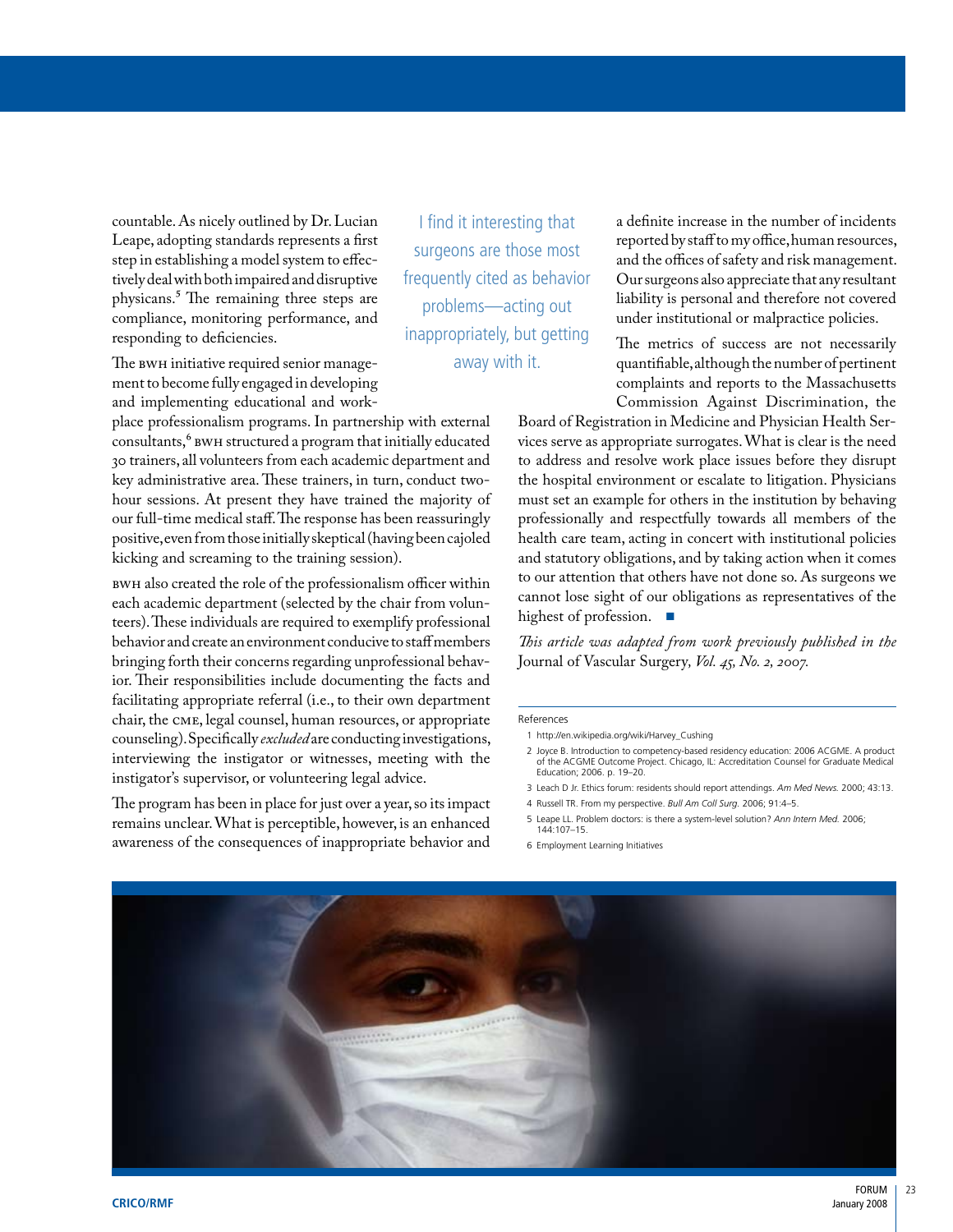# Additional Reading

#### **by Judith Jaffe, MsLIs**

Ms. Jaffe is Knowledge Manager for CRICO/RMF.

*Most of the resources listed below were selected from the PubMed (Medline) database of indexed biomedical literature published from 2000 through September 2007. Where available, links are provided to abstracts and full text.* 

#### Communication

 Awad SS, Fagan SP, Bellows C, et al. Bridging the communication gap in the operating room with medical team training. Am J Surg. 2005 Nov;190(5):770-4. [PubMed abstract](http://www.ncbi.nlm.nih.gov/sites/entrez?Db=pubmed&Cmd=ShowDetailView&TermToSearch=16226956&ordinalpos=1&itool=EntrezSystem2.PEntrez.Pubmed.Pubmed_ResultsPanel.Pubmed_RVDocSum)

 Webster JL, Cao CG. Lowering communication barriers in operating room technology. *Hum Factors.* 2006 Winter; $48(4):747=58$ . PubMed abstract

 Williams RG,Silverman R,Schwind C,et al.Surgeon informa- efficiency of inpatient care. *Ann Surg.* 2007 Feb;245(2):159–69. tion transfer and communication: factors affecting quality and [full text](http://www.pubmedcentral.nih.gov/articlerender.fcgi?tool=pubmed&pubmedid=17245166)

### Informed Consent

Bernat JL,Peterson LM.Patient-centered informed consent in surgical practice. *Arch Surg.* 2006 Jan;141(1):86–92. [full text](http://archsurg.ama-assn.org/cgi/content/full/141/1/86) 

 BhattacharyyaT,YeonH,HarrisMB.Themedical-legalaspects of informed consent in orthopaedic surgery. *J Bone Joint Surg*  Am. 2005 Nov;87(11):2395-400. PubMed abstract

 Kondziolka DS, Pirris SM, Lunsford LD. Improving the informed consent process for surgery. *Neurosurgery.* 2006 Jun;58(6):1184-9; discussion 1184-9. [PubMed abstract](http://www.ncbi.nlm.nih.gov/sites/entrez?Db=pubmed&Cmd=ShowDetailView&TermToSearch=16723898&ordinalpos=1&itool=EntrezSystem2.PEntrez.Pubmed.Pubmed_ResultsPanel.Pubmed_RVDocSum)

### **Residents**

 Gumbs AA, Hogle NJ, Fowler DL. Evaluation of resident laparoscopic performance using global operative assessment of laparoscopic skills. *J Am Coll Surg.* 2007 Feb;204(2):308–13. [PubMed abstract](http://www.ncbi.nlm.nih.gov/sites/entrez?Db=pubmed&Cmd=ShowDetailView&TermToSearch=17254935&ordinalpos=1&itool=EntrezSystem2.PEntrez.Pubmed.Pubmed_ResultsPanel.Pubmed_RVDocSum)

Hamstra SJ. Predicting the technical competence of surgical residents. *Clin Orthop Relat Res.* 2006 Aug;449:62–6. [PubMed](http://www.ncbi.nlm.nih.gov/sites/entrez?Db=pubmed&Cmd=ShowDetailView&TermToSearch=16760812&ordinalpos=7&itool=EntrezSystem2.PEntrez.Pubmed.Pubmed_ResultsPanel.Pubmed_RVDocSum) [abstract](http://www.ncbi.nlm.nih.gov/sites/entrez?Db=pubmed&Cmd=ShowDetailView&TermToSearch=16760812&ordinalpos=7&itool=EntrezSystem2.PEntrez.Pubmed.Pubmed_ResultsPanel.Pubmed_RVDocSum) 

 Horwitz IB, Horwitz SK, Brandt ML, Brunicardi FC, Scott BG,Awad SS.Assessment of communication skills of surgical residents using the Social Skills Inventory. *Am J Surg.* 2007 Sep;194(3):401-5. PubMed abstract

 Yudkowsky R, Alseidi A, Cintron J. Beyond fulfilling the core residency. *Curr Surg.* 2004 Sep–Oct;61(5):499–503. [PubMed](http://www.ncbi.nlm.nih.gov/sites/entrez?Db=pubmed&Cmd=ShowDetailView&TermToSearch=15475105&ordinalpos=9&itool=EntrezSystem2.PEntrez.Pubmed.Pubmed_ResultsPanel.Pubmed_RVDocSum) competencies: an objective structured clinical examination to assess communication and interpersonal skills in a surgical [abstract](http://www.ncbi.nlm.nih.gov/sites/entrez?Db=pubmed&Cmd=ShowDetailView&TermToSearch=15475105&ordinalpos=9&itool=EntrezSystem2.PEntrez.Pubmed.Pubmed_ResultsPanel.Pubmed_RVDocSum) 

#### Team Training

 Makary MA, Sexton JB, Freischlag JA, et al. Operating room teamwork among physicians and nurses: teamwork in the eye of the beholder. *J Am Coll Surg.* 2006 May;202(5):746–52. [PubMed abstract](http://www.ncbi.nlm.nih.gov/sites/entrez?Db=pubmed&Cmd=ShowDetailView&TermToSearch=17574192&ordinalpos=1&itool=EntrezSystem2.PEntrez.Pubmed.Pubmed_ResultsPanel.Pubmed_RVDocSum)

 McGreevyJ,OttenT,PoggiM,RobinsonC,CastanedaD,Wade P.The challenge of changing roles and improving surgical care now: Crew Resource Management approach. *Am Surg.* 2006 Nov;72(II):1082-7; discussion 1126-48. [PubMed abstract](http://www.ncbi.nlm.nih.gov/sites/entrez?Db=pubmed&Cmd=ShowDetailView&TermToSearch=17120951&ordinalpos=1&itool=EntrezSystem2.PEntrez.Pubmed.Pubmed_ResultsPanel.Pubmed_RVDocSum)

### Technical Skills

 Alleman AM, Al-Assaf AF. Have you wondered about your colleague's surgical skills? *Am J Med Qual.* 2005 Mar-Apr;20(2):78-82. [PubMed abstract](http://www.ncbi.nlm.nih.gov/sites/entrez?Db=pubmed&Cmd=ShowDetailView&TermToSearch=17120951&ordinalpos=1&itool=EntrezSystem2.PEntrez.Pubmed.Pubmed_ResultsPanel.Pubmed_RVDocSum)

 Gallagher AG, Ritter EM, Champion H, et al. Virtual reality as a paradigm shift in surgical skills training. *Ann Surg.* 2005 simulation for the operating room: proficiency-based training Feb;241(2):364-72. [full text](http://www.pubmedcentral.nih.gov/articlerender.fcgi?tool=pubmed&pubmedid=15650649)

 Maniar HS, Council ML, Prasad SM, Prasad SM, Chu C, Damiano RJ Jr. Comparison of skill training with robotic systems and traditional endoscopy: implications on training and adoption. *J Surg Res.* 2005 May 1;125(1):23–9. [PubMed abstract](http://www.pubmedcentral.nih.gov/articlerender.fcgi?tool=pubmed&pubmedid=15650649)

 Ritter EM,Scott DJ.Design of a proficiency-based skills training curriculum for the fundamentals of laparoscopic surgery. *Surg Innov.* 2007 Jun;14(2):107–12. [PubMed abstract](http://www.ncbi.nlm.nih.gov/sites/entrez?Db=pubmed&Cmd=ShowDetailView&TermToSearch=17558016&ordinalpos=1&itool=EntrezSystem2.PEntrez.Pubmed.Pubmed_ResultsPanel.Pubmed_RVDocSum) 

 Stefanidis D, Korndorffer JR Jr, Markley S, Sierra R, Scott DJ. Proficiency maintenance: impact of ongoing simulator training on laparoscopic skill retention. *J Am Coll Surg.* 2006 Apr;202(4):599-603. [PubMed abstract](http://www.ncbi.nlm.nih.gov/sites/entrez?Db=pubmed&Cmd=ShowDetailView&TermToSearch=15837889&ordinalpos=1&itool=EntrezSystem2.PEntrez.Pubmed.Pubmed_ResultsPanel.Pubmed_RVDocSum)